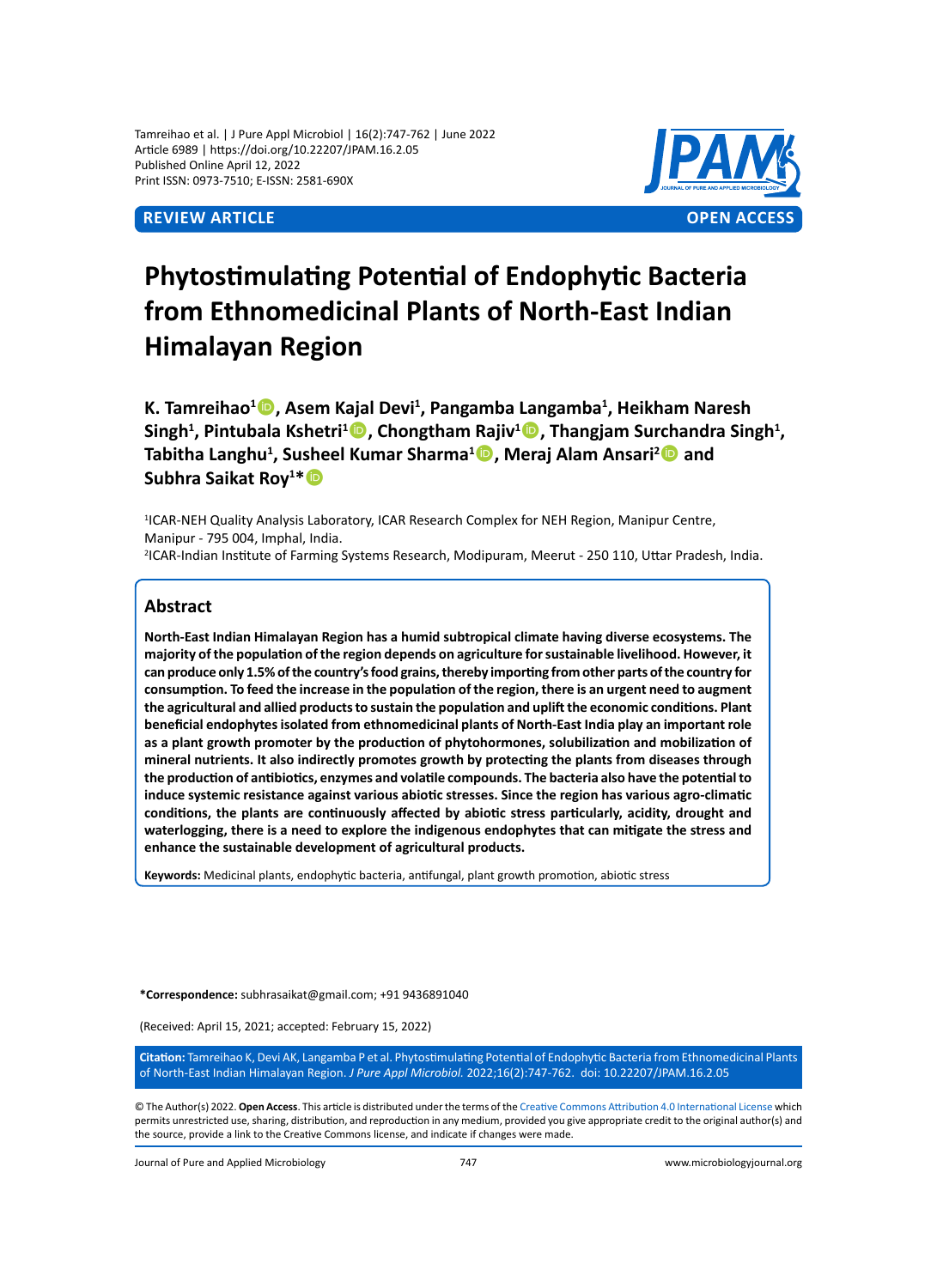### **INTRODUCTION**

North-East Indian Himalayan Region (NEIHR), with a landmass of 262,230  $km^2$ , contributing 8% of the total geographical area of the country and comprises of eight states is located between 87°32'E to 97°52' E longitude and 21°34'N to 29°50'N latitude. The region can be geographically divided into the Eastern Himalayan, the Patkai Naga Hills and, the Brahmaputra and the Barak valley plains. The region has a humid subtropical climate endowing with diverse ecosystems such as evergreen, tropical, temperate and alpine vegetation. The region is regarded as one of the last remaining rainforests of the Indian subcontinent's supporting different flora and fauna and several agricultural crop species.

About 70% of the population of the region depends on agriculture for sustainable livelihood. $1$ However, the region contribute only 1.5% of the country's food grains production and is one of the major importers of food grain from other parts of the country for consumption.<sup>2</sup> The population of the region (excluding Assam) is projected to increase by 24% from 14.5 million in 2011 to 18.09 million in 2036.<sup>3</sup> There is an urgent need to augment the agricultural and allied products to sustain the population and uplift the economic conditions. The region, endowed with a range of diversity of climate, soil and vegetation, has the potential of achieving a much higher level of sustainable development if resources are properly and effectively managed.

Investigation on the bioactivity of medicinal plants is still ongoing, since, it represents a promising resource for production of unique secondary compounds for application in pharmaceutical, agricultural and other industries. Despite the importance of ethnomedicinal plants for human health for treating different diseases, a study on plant growth-promoting activity of their associated endophytes is scanty. The plant endosphere represents a multifaceted microenvironment hosting indigenous microbes that contribute to the growth of plants.<sup>4</sup> Plant beneficial endophytes reside inside the plant tissue without causing a negative effect to the host plants or the environment. They play an important role as plant growth regulators, induction of defence system, and protect the host from various biotic and abiotic stresses.<sup>5</sup> They augment the growth of plants by enhancing nutrient availability through nitrogen fixation, production of phytohormones, 1-aminocyclopropane-1 carboxylate (ACC) deaminase and siderophore, and also solubilization and mobilization of mineral nutrients.<sup>6-10</sup> Endophytic bacteria can also indirectly promote the growth of host plants by the production of antimicrobial compounds, cell wall degrading enzymes, low molecular weight volatile compounds and induction of systemic resistance.11-15

This review aims to elaborate on the plant growth-promoting (PGP) potential of the endophytic bacteria associated with the ethnomedicinal plants of NEIHR. Since the hilly region often faces water scarcity and soils are highly acidic and frequent occurrences of waterlogging in the plain valleys, the review also focuses on exploring important endophytes for application in diverse agro-climatic conditions of the NEIHR towards sustainable development of the agricultural sector.

## **Invasion, colonization and translocation of endophytic bacteria**

Since plants and bacteria have co-evolved for millions of years, some bacteria possessed a necessary quality to invade, colonize and translocate to different tissue of plants.<sup>16</sup> Some bacteria from the plant rhizosphere invade and become endophytes as the latter may have an advantage over rhizospheric bacteria in accessing more nutrients without competing with other microorganisms and, better protected from various biotic and abiotic stresses. Endophytic bacteria may in turn exert direct or indirect beneficial effects to host plants.<sup>7,17</sup> Endophytic bacteria are generally believed to be originated from the rhizosphere and phylloplane bacterial communities, while some may be vertically transferred from endophyte-infected seeds or planting materials.<sup>18</sup>

The entry of endophytic bacteria into the host plant particularly in roots occurs in several steps. The first step for the entry of bacteria into host tissue is the chemotaxis-induced motility that recruits bacterial to colonize plant roots. $19-21$ The exudates rich in organic substrate released from roots serve as chemo-attractants that facilitate the communication between roots and microbes, ultimately helping in recruiting bacterial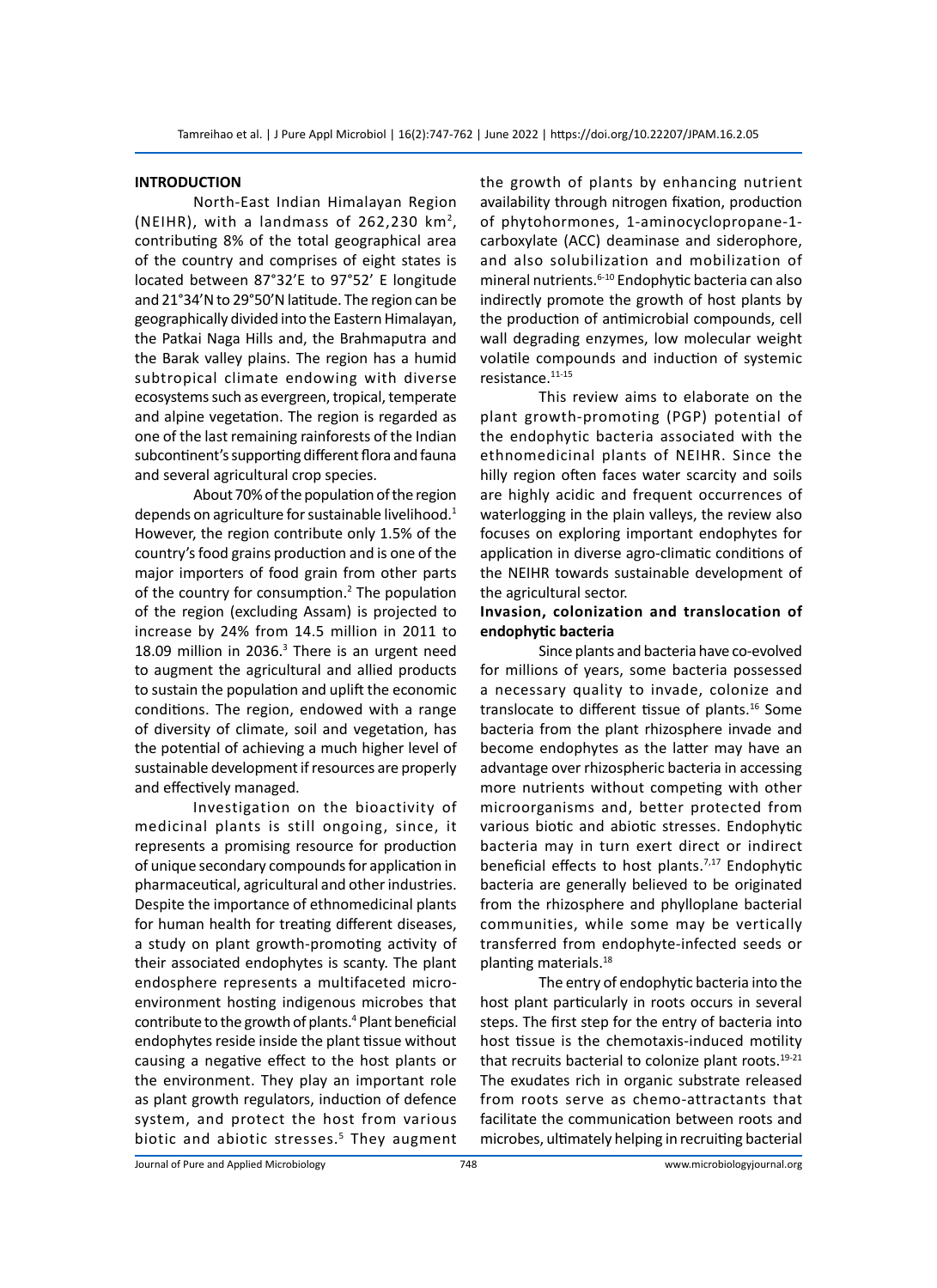communities from the rhizosphere to start colonization of the root.<sup>22,23</sup> Bacteria defective in flagellar motility hinder the colonization of plant roots. For example, *Pseudomonas* mutant strains defective in flagella-driven chemotaxis (*cheA* or pilA) could not successfully colonize the root.<sup>24,25</sup> Kost et al., $^{26}$  reported the role of root exudates such as oxalate in root colonization by *Burkholderia* strains. The plant beneficial strains were able to metabolize oxalate as a carbon source but pathogenic fails to degrade the oxalate. Similarly, the mutant strain *Burkholderia phytofirmans*  defect in utilizing oxalate fails to colonize the maize root.

The next step is the entry of bacteria into the root through several mechanisms such as passive penetration at the root tip, primary and lateral root cracks, pathogen entry sites, or tissue wounds occurring as a result of plant growth. While others gain entry through active penetration by producing cell wall degrading enzymes, such as cellulase, glucanase, lipase, etc.<sup>17,27-29</sup> Hallmann et al.,17 reported that *Enterobacter asburiae* enter the host plant by hydrolyzing cellulose of plant cell wall. Phyllospheric bacteria also enter plant tissue through stomata, particularly on leaves and, also through wounds and cracks generated by wind, insect and pathogen attacks.31,32

Successful colonization of endophytes into host tissue also occurs when bacteria can reduce or evade plant defence machinery since; plant defence responses may restrict endophytic colonization. For example, *Bacillus subtilis* colonized *Arabidopsis thaliana* by producing subtilomycin that binds to flagellin, thereby reducing the induction of plant defence mechanisms. *Bacillus subtilis* also colonize the host plant *Amorphophallus konjac* by producing subtilomycin.<sup>33</sup> After entering the root tissue, some endophytes can translocate to different tissue of the host plants such as stem, flowers, fruits and seeds. Translocation occurs through the vascular system especially xylem of the host plants facilitated by flagella movement.<sup>29,34-36</sup>

The population of endophytes in the root and stem starts to decline as the host plant continues to grow and reach a mature stage. The steady advance from roots towards stems and leaves, thereby reducing the population in roots and stems, was observed during colonization by *Bacillus megaterium* in maize and rice plant.37 Mcinroy and Kloepper<sup>38</sup> also observed the decline in the bacterial population in the stem tissue of sweet corn after 10 weeks. The authors concluded that the decline in the population of bacteria, from the base of the plant to the top might be due to travelling of bacteria along with the water/nutrient in the vascular system during plant development. Colonization, multiplication and distribution of endophytic bacteria from ethnomedicinal plants of NEIHR were studied by Nongklaw and Joshi, and Devi et al. Using transmission electron microscopy, Nongkhlaw and Joshi<sup>39</sup> observed the transverse sectioned of roots and leaves for colonization of endophytes within *Centella asiatica, Houttuynia cordata* and *Potentilla fulgens* tissues. The endophytes were observed in the aerenchyma and intercellular spaces of the epidermis and the outer cortex as single, double cell, or the form of a colony. A population of the endophytes was fewer in the leaves as compared to the root.

Devi et al.<sup>40</sup> studied the multiplication and distribution of endophytic bacteria with respect to the inoculation time of host plant grown in a greenhouse. They injected the bacteria into stem tissue and observed the increase in population and distribution at different plant tissue after 3<sup>rd</sup> and 5<sup>th</sup> days of incubation (DAI). The authors reported that the bacterial population significantly increase between 3rd and 5th DAI. Bacteria were not detected in leaves till 3<sup>rd</sup> DAI; however, after 5<sup>th</sup> DAI, it was recovered from the leaves of host plants.

## **Antifungal activities of endophytic bacteria isolated from ethnomedicinal plants of NEIHR**

Numerous studies on the bioactivity of medicinal plants are still underway since they constitute a rich source for production of compounds having important ecological functions, protecting from pests, diseases and other environmental stresses. Recently endophytic bacteria isolated from medicinal plants received significant importance in the hunt for novel bioactive compounds having important ecological functions. Endophytic bacteria from ethnomedicinal plants have also demonstrated a broad range of bioactivity against many important pathogenic microorganisms. Antifungal

Journal of Pure and Applied Microbiology 749 www.microbiologyjournal.org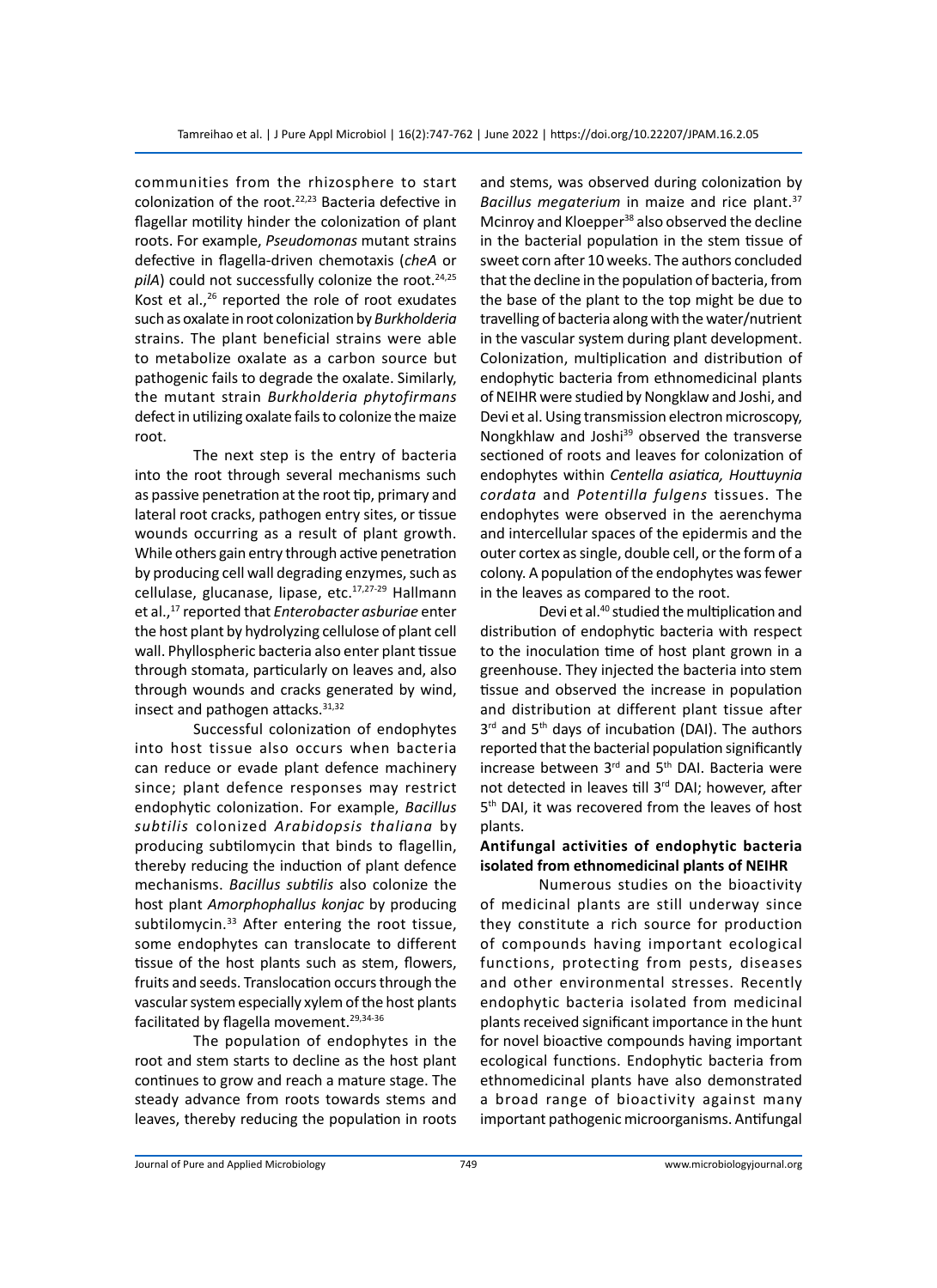| Table 1. Fungal growth inhibition charact              |                                                           | eristics of the endophytic bacteria from medicinal plants of NEIHR                |                                              |                              |
|--------------------------------------------------------|-----------------------------------------------------------|-----------------------------------------------------------------------------------|----------------------------------------------|------------------------------|
| Endophytic isolate                                     | plant<br>Host p                                           | Growth inhibition                                                                 | Cell wall degrading enzymes                  | Ref.                         |
| Streptomyces olivaceus,<br>Streptomyces sp.            | Rhynchotoechum ellipticum                                 | Fusarium oxysporum, Fusarium proliferatum                                         |                                              | 4                            |
| Acinetobacter sp.,<br>Pseudomonas sp.                  | Mussaenda roxburghii                                      | Sclerotium rolfsii, Sclerotinia sclerotiorum                                      |                                              | ဖ                            |
| Bacillus siamensis<br><b>Bacillus</b> subtilis         | Centella asiatica<br>Litsea cubeba                        | Fusarium oxysporum, Emericella nidulans                                           |                                              | $\overline{4}$<br>$\ddot{4}$ |
| Serratia marcescens                                    | Centella asiatica                                         | Fusarium oxysporum Emericella nidulans                                            | Chitinase, cellulase<br>Chitinase, cellulase | 41                           |
| <b>Bacillus mycoides</b>                               | cordifolia<br>Rubia                                       |                                                                                   | Chitinase, cellulase                         | $\overline{4}$               |
| Streptomyces anulatus,                                 | Schima wallichi                                           | Fusarium culmorum, Fusarium proliferatum                                          |                                              | 51                           |
| Streptomyces tempisquensis,<br>Streptomyces sampsonii, |                                                           |                                                                                   |                                              |                              |
| Streptomyces sp.                                       |                                                           |                                                                                   |                                              |                              |
| Bacillus sp., Paenibacillus sp.<br>Streptomyces sp.    | Clerodendrum colebrookianum<br>Mikania micranth Kunth, WI | Fusarium oxysporum, Fusarium roliferatum<br>Rhizoctonia solani, Fusarium species, | Cellulase, amylase, protease                 | 52<br>S                      |
|                                                        | Walp.                                                     | Colletotrichum capsici                                                            |                                              |                              |
| Ochrobactrum intermedium                               | Acorus calamus                                            | Rhizoctonia solani, Helminthosporium<br>oryzae, Fusarium oxysporum                | Chitinase, protease, lipase                  | 54                           |
| Pseudomonas aeruginosa                                 | Achyranthes aspera L.                                     | Rhizoctonia solani                                                                |                                              | 55                           |
|                                                        |                                                           |                                                                                   |                                              |                              |

Journal of Pure and Applied Microbiology 750 www.microbiologyjournal.org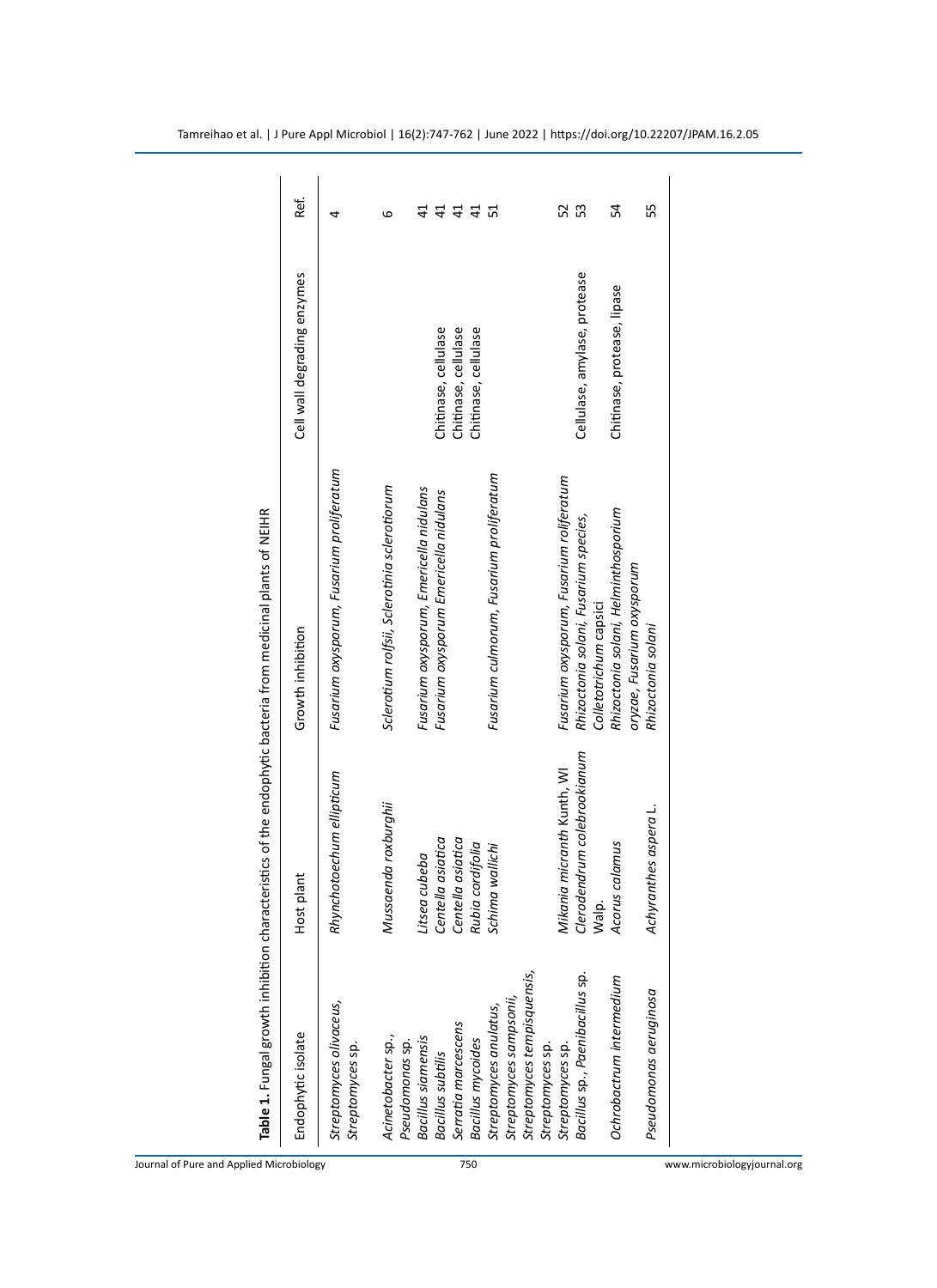characteristics of endophytic bacteria isolated from ethnomedicinal plants of NEIHR are shown in Table 1.

Nongkhlaw and Joshi<sup>41</sup> collected 10 ethnomedicinal plants from the forests of 4 districts of Meghalaya to study the antifungal against plant pathogens and PGP activities of endophytic and epiphytic bacteria. Of these, endophytes from 8 plants i.e., *Centella asiatica, Litsea cubeba, Rubia cordifolia, Zingiber montanum, Acmella oleracea, Houttuynia cordata, Aloe vera* and *Potentilla fulgens* revealed antimicrobial activities. The researcher found that endophytic bacteria demonstrated antifungal whereas, epiphytic bacteria failed to exhibit the same result. Endophytic bacteria also showed better PGP traits. The crude extract of *Bacillus siamensis* isolated from *Litsea cubeba*  and *Bacillus subtilis* from *Centella asiatica* exhibits antagonistic activity against *Fusarium oxysporum*  and *Emericella nidulans. Serratia marcescens* and *Bacillus subtilis* strains obtained from *Centella asiatica* produce cell wall degrading enzymes such as chitinase and cellulase. Strains *Bacillus mycoides, Pseudomonas baetica, Bacillus* sp. and *B. licheniformis* isolated from *Rubia cordifolia, Zingiber montanum, Houttuynia cordata* and *Potentilla fulgens* produced cell wall degrading enzymes such as chitinase and cellulase that can act as biocontrol agents against fungal pathogens.

Rakotoniriana et al.<sup>42</sup> isolated endophyte *Bacillus subtilis* and *Pseudomonas fluorescens*  from leaves of *Centilla asiatica* collected from Madagascar that demonstrated antagonistic activity against *Colletotrichum higginsianum.*  Foliar application of bioactive strain *Bacillus subtilis* reduced the incidence and severity of anthracnose disease. Endophytic bacteria associated with *Litsea cubeba* grown in Vietnam have been reported to exhibit antimicrobial activity.43,44 Actinobacterial strain associated with *Houttuynia cordata* collected from Japan also possesses antifungal activity against *Alternaria brassicicola* and *Fusarium oxysporum.* Treatment of strain to Chinese cabbage seedlings suppresses the disease caused by *Alternaria brassicicola.*<sup>45</sup> Chen et al.46 reported 2-pyrol formic acid, a compound produced by endophyte *Streptomyces*  sp. K15 of *Houttuynia cordata*, having good antifungal activity against *Botrytis cinerea*.

Search on the biocontrol activities of the bacterial endophytes derived from ethnomedicinal plants of Mizoram has been extensively done by Passari et al. and other research groups. A total of 42 endophytic actinomycetes were isolated from the 7 ethnomedicinal plants *Alstonia scholaris, Centella asiatica, Clerodendrum colebrooklanum, Curcuma longa, Eupatorium odoratum, Mirabilis jalapa* and *Musa superba.* Majority of the isolates belong to the genus *Streptomyces* followed by *Microbacterium.* Of these, 22 isolates showed an inhibitory effect against at least one tested phytopathogen. Fourteen isolates exerted significant inhibitory activity against *Rhizoctonia solani, Fusarium graminearum* and *F. oxysporum.*  Promising endophytic strains *Microbacterium* sp., *Leifsonia xyli* and *Streptomyces* sp. demonstrated significant inhibitory against all the test pathogens viz.; *Rhizoctonia solani, Fusarium oxysporum*  f. sp. *ciceri, F. proliferatum, F. oxysporum, F. graminearum* and *Colletotrichum capsici.* Among the 22 endophytic actinobacterial strains showing inhibition to fungal growth, 19 and 15 isolates were found to be positive for chitinase and hydrogen cyanide (HCN) production.<sup>47</sup>

*Carnobacterium gallinarum* and *C. maltaromaticum* isolated from root and leaves of *Alstonia scholaris*, a native of Indonesia, inhibit the growth of *Fusarium* sp. and *Colletotrichum*  sp. The two strains promoted the growth of chilli plant and protected from *Colletotrichum* fruit rot and *Fusarium* wilt disease.<sup>48</sup> Investigation of endophytic bacteria *Pseudomonas aeruginosa*  isolated from *Curcuma longa* L. rhizome collected from Karnataka, India displays good antagonistic effect against *Pythium aphanidermatum* and *Rhizoctonia solani.* The strain also produced cell wall degrading enzymes such as protease and cellulase. The strain reduced the leaf blight and rhizome rot disease of *Curcuma longa* plant.49 Ramanuj and Shelat<sup>50</sup> also observed inhibition of *Alternaria alternate* and *Aspergillus niger* growth by chitinase producing *Beijerinckia fluminensis,* an endophyte associated with *Curcuma longa.*

Out of 22 *Streptomyces* isolates obtained from medicinal plant *Schima wallichi* collected from Dampa Tiger Reserve, Mizoram, 15 strains exhibited antagonistic activity against one or more of the test pathogens viz.; *Fusarium*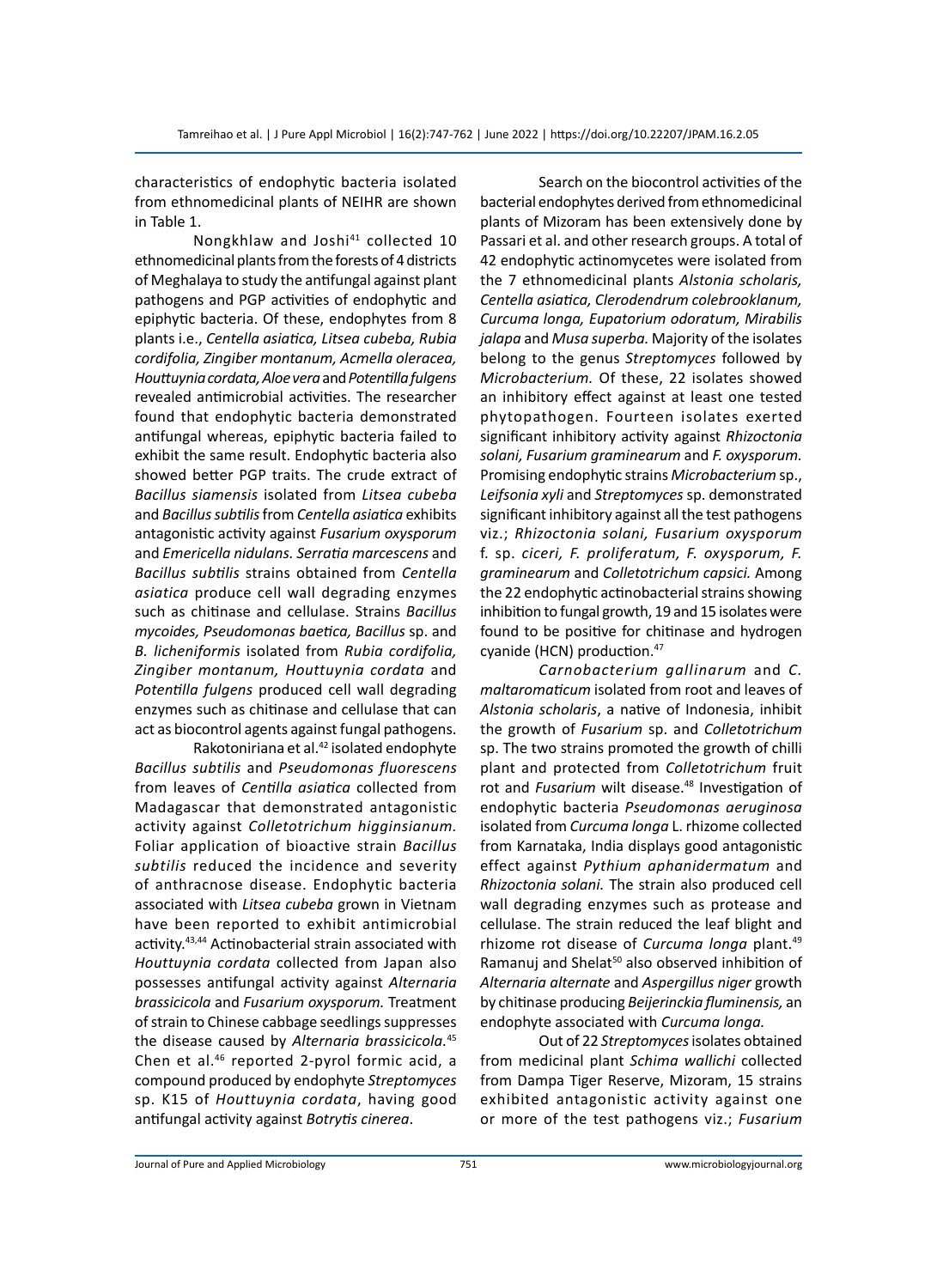*culmorum, F. proliferatum, F. oxysporum, F. graminearum, F. oxysporum* f. sp. *ciceri, Alternaria*  sp. and *Colletotrichum* sp. All 15 bioactive strains demonstrated antifungal activity against *Fusarium culmorum* and *F. proliferatum* whereas, 4 isolates exhibited positive antagonistic effect against all the selected test pathogens. Of 22 isolates, 9 strains were positive for the biosynthetic genes cluster PKSI and 11 strains were positive for NRPS.<sup>51</sup>

A 17 actinobacteria were isolated from root, stem, petiole, flower and rhizome of 6 medicinal plants of Mizoram viz., *Ageratum conizoides* L., *Costus speciosus* Sm., *Mikania micranth* Kunth. WI, *Scopariadulcis* and *Senecio scandens* Buch.-Ham. Seven strains belonging to genus *Streptomyces* viz.; *Streptomyces somaliensis, Streptomyces* sp. BPSEAC7, *Streptomyces*  sp. BPSEAC8, *Streptomyces* sp. BPSEAC16, *Streptomyces* sp. BPSEAC18, *Streptomyces* sp. BPSEAC23 and *Streptomyces* sp. BPSEAC33 associated with *Mikania micranth* Kunth. WI, *Senecio scandens, Cassia fistula* L. and *Scoparia dulcis* demonstrated antagonistic activity against *Fusarium oxysporum* f. sp. *ciceri* and *F. proliferatum.* The majority of the antagonist isolates were isolated from the root except one from the petiole.<sup>52</sup>

Of 73 endophytic bacterial isolates derived from Clerodendrum colebrookianum Walp. by Passari et al.<sup>53,52</sup> isolates showed inhibition against three out of five fungal phytopathogens viz; *Rhizoctonia solani, Fusarium oxysporum, F. proliferatum, F. graminearum* and *Colletotrichum capsici.* Ten isolates demonstrated strong inhibition action against all the pathogens. Forty five, 52 and 47 isolates were found to be positive for cellulase, amylase and protease production. All the 52 isolates were able to produce HCN. Three potent strains i.e., *Bacillus* sp. BPSAC3, *Bacillus* sp. BPSAC6 and *Paenibacillus* sp. that exhibit good antimicrobial activities were studied for disease suppression caused by *Fusarium oxysporum* in tomato plants under greenhouse conditions. Treatment of tomato seedlings in the form of soil drenching significantly reduced the disease incidence. Bioactive isolates *Bacillus* sp. BPSAC6 demonstrated 57.1% disease suppression while, *Bacillus* sp. BPSAC3 and *Paenibacillus* sp. showed 45.5% and 38% respectively.

Passari et al.<sup>4</sup> isolated 169 actinobacteria from the endemic medicinal plant *Rhynchotoechum ellipticum.* Of these, 72 isolates showed significant mycelial growth inhibition against *Fusarium proliferatum, F. oxysporum* f. sp. *ciceri* and *F. oxysporum.* Among them, *Streptomyces olivaceus* exhibited the maximum percentage of inhibition against *Fusarium proliferatum* and *F. oxysporum* f. sp. *ciceri* whereas; *Streptomyces*  sp. BPSAC121 showed maximum antagonistic activity against *Fusarium oxysporum.* Antifungal antibiotics, ketoconazol, fluconazole, rifampicin and miconazole were detected in *Streptomyces* sp. BPSAC101 and *Streptomyces thermocarboxydus.*  The concentration of ketoconazol produced by *Streptomyces* sp. BPSAC101 and *Streptomyces thermocarboxydus* were 276 μg/g and 289 μg/g respectively.

Endophytic bacteria obtained from ethnomedicinal plants of Manipur have been reported to demonstrate the antifungal activity to phytopathogens and suppress the development of fungal disease *in vivo* conditions. Singh et al.<sup>54</sup> isolated 21 endophytic bacteria from the rhizomes of *Acorus calamus* collected from different habitats of Manipur. Isolate *Ochrobactrum intermedium*  was selected as a promising strain since the strain demonstrated good antagonist activity. Isolate display mycelial growth inhibition against *Rhizoctonia solani, Helminthosporium oryzae, Fusarium oxysporum, Aspergillus niger* and *Curvularia oryzae* showing the highest inhibition against *Rhizoctonia solani.* Isolate also showed positive results for fungal cell wall degrading enzymes such as chitinase, protease and lipase. Soil and foliar spray treatment of the bioactive strain suppressed the disease lesion caused by *Rhizoctonia solani* in rice plants under nethouse conditions. Bioinoculant treated plant challenged with *Rhizoctonia solani* also demonstrated significant growth and grain yield production of rice plant over control and pathogen alone treated plant. The authors concluded that the disease suppressing ability may be due to the various antifungal attributing factors of the strain. Similarly, non-pathogenic strain *Pseudomonas aeruginosa* isolated from leaves and stems of *Achyranthes aspera* L. display mycelial growth inhibition to *Rhizoctonia solani.*55

Journal of Pure and Applied Microbiology 752 www.microbiologyjournal.org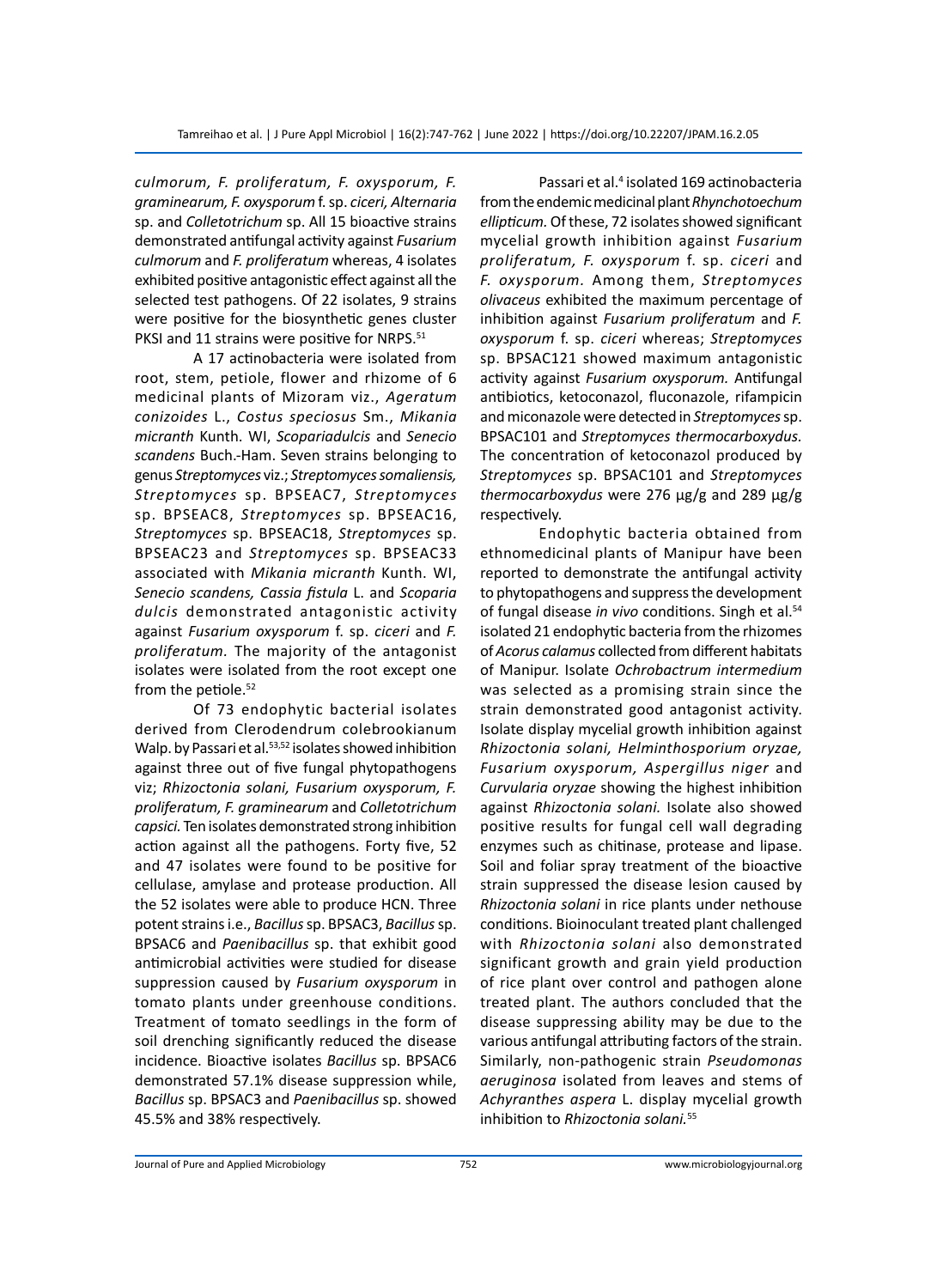| Endophytic isolate                                        | Host plant                                                                                                             | <b>PGP</b> activities                                                | Ref.   |
|-----------------------------------------------------------|------------------------------------------------------------------------------------------------------------------------|----------------------------------------------------------------------|--------|
| Acinetobacter sp.,<br>Klebsiella sp.,<br>Pseudomonas sp., | Mussaenda roxburghii                                                                                                   | IAA and siderophore production,<br>P solubilization, N fixation      | 6      |
| Bacillus sp.                                              | Houttuynia cordata                                                                                                     | ACC deaminase                                                        | 39, 41 |
| Serratia marcescens                                       | Achyranthes aspera L                                                                                                   | IAA and siderophore production,<br>P solubilization, N fixation      | 40     |
| Bacillus subtilis,                                        | Centella asiatica                                                                                                      | P solubilization, N fixation                                         | 41     |
| Serratia marcescens                                       | Centella asiatica                                                                                                      | P solubilization, N fixation                                         | 41     |
| <b>Bacillus mycoides</b>                                  | Rubia cordifolia                                                                                                       | ACC deaminase                                                        | 41     |
| Bacillus siamensis,<br>Lysinibacillus xylanilyticus       | Litsea cubeba                                                                                                          | P solubilization, N fixation                                         | 41     |
| <b>Streptomyces</b><br>thermocarboxydus                   | Costus speciosus Sm.                                                                                                   | IAA and ammonia production,<br>P solubilization                      | 52     |
| Bacillus sp.,<br>Paenibacillus sp.,<br>Pseudomonas sp.    | Clerodendrum<br>colebrookianum Walp.                                                                                   | IAA, Siderophore and NH <sub>3</sub> production,<br>P solubilization | 53     |
| Ochrobactrum<br>intermedium                               | Acorus calamus                                                                                                         | IAA, ammonia and siderophore<br>production, P solubilization         | 54     |
| Pseudomonas<br>aeruginosa                                 | Achyranthes aspera L                                                                                                   | IAA and siderophore production,<br>P solubilization, N-fixation      | 55     |
| Streptomyces spp.                                         | Clerodendrum colebrookianum<br>Walp., Costus speciosus,<br>Houttuynia cordata Thumb,<br>Solanum khasianum C.B. Clarke, | IAA, ACC deaminase and siderophore<br>production, P solubilization   | 64     |
|                                                           | Zanthoxylum armatum DC                                                                                                 |                                                                      |        |

| Table 2. PGP characteristics of the endophytic bacteria from medicinal plants of NEIHR |
|----------------------------------------------------------------------------------------|
|----------------------------------------------------------------------------------------|

Of 76 putative actinomycetes from 6 medicinal plants viz.; *Azadirachta indica, Emblica officinalis, Murraya koenigii, Rauwolfia serpentine, Terminalia chebula* and *Terminalia arjuna* of Assam, 7 strains showed antifungal activity against *Rhizoctonia solani.*56 Five bacterial endophytes associated with endemic medicinal plant *Garcinia lancifolia* Roxb. of Assam showed antimicrobial activity against *Aspergillus niger*  and Alternaria alternata.<sup>57</sup> Pandey et al.<sup>6</sup> studied the antifungal activity of endophytic bacteria isolated from *Mussaenda roxburghii* of Arunachal Pradesh. Of the 7 isolates, *Pseudomonas* sp. PAK1, *Pseudomonas* sp. PAK2, *Acinetobacter* sp. PAK6, *Pseudomonas* sp. PAK7 and *Acinetobacter* sp. PAK9 inhibited the mycelia growth of *Sclerotium rolfsii.*  Isolates *Acinetobacter* sp. PAK6, *Pseudomonas* sp. PAK7, *Pseudomonas* sp. PAK8 and *Acinetobacter*  sp. PAK9 inhibited *Sclerotinia sclerotiorum.* Isolates *Pseudomonas* sp. PAK2 and *Acinetobacter* sp. PAK9 were able to produce HCN.

Endophytic bacteria belonging to *Streptomyces* sp., *Nocardia* sp. and *Streptosporangium* sp. associated with *Azadirachta indica* collected from other parts of India have been reported to have antimicrobial effect against fungal pathogens.58,59 Endophytic actinobacterial isolates from *Emblica officinalis* also exhibited antifungal, antibacterial and PGP activities.<sup>60</sup> Actinobacteria isolated from *Rauvolfia serpentine* have also been reported to exhibit antifungal against plant fungal pathogens and PGP activities. Bioactive microbial strains were also found to promote growth and reduce the mortality caused by pathogens in chickpea plants.<sup>61</sup>

## **PGP activities of endophytic bacteria isolated from ethnomedicinal plants of NEIHR**

To feed the increasing population in NEIHR in the future, there is a need to augment the production of agricultural and allied sectors. The production can be enhanced with the use of synthetic chemicals and fertilizers which in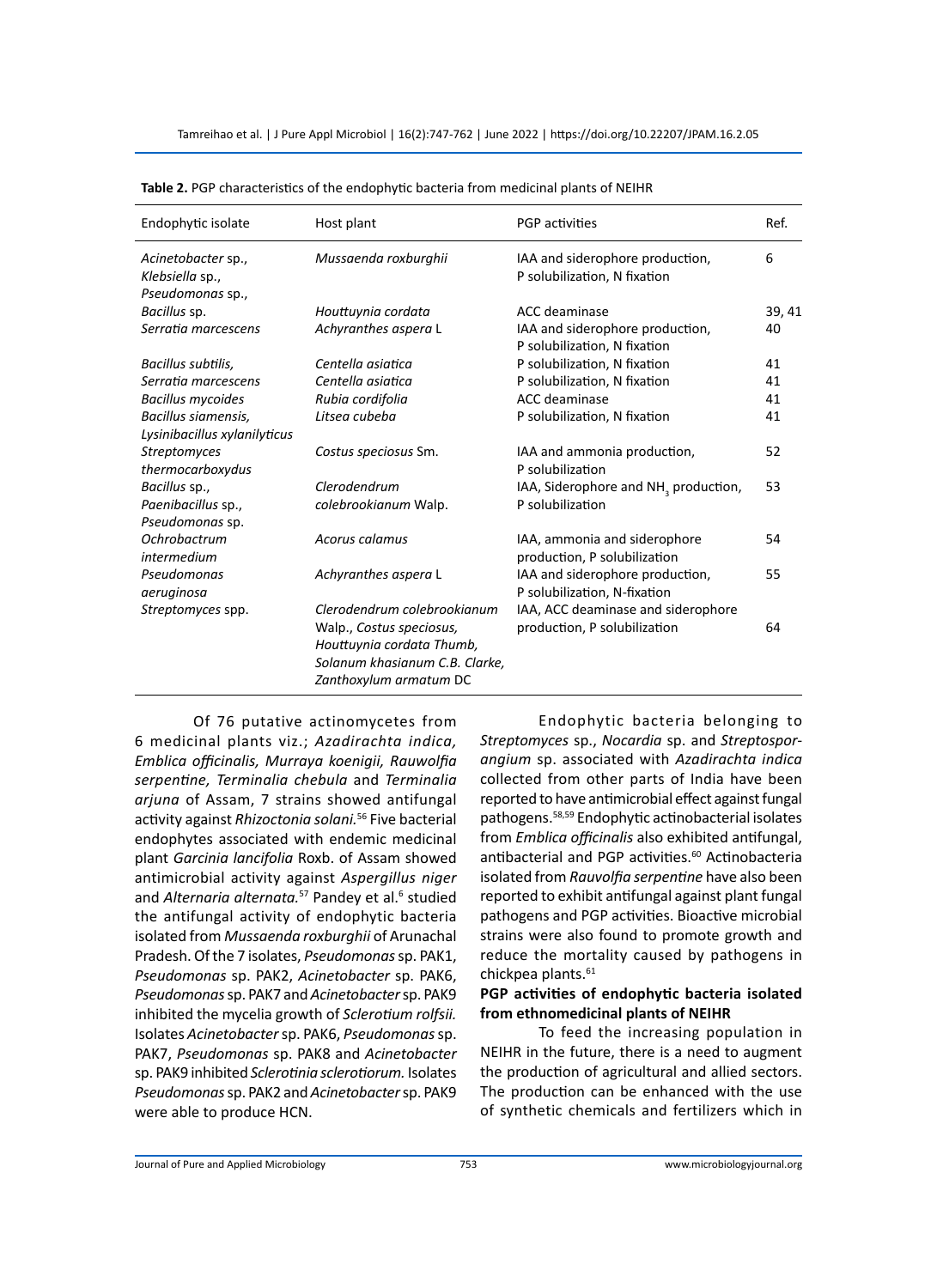turn affect health, environment and disrupt the ecological balance. An intensive search for PGP bacteria (PGPB) is undergoing that can act as biocontrol and biofertilizing agents. However, most of the PGPBs show inconsistent efficacy in field conditions. Surveys for PGPBs from NEIHR that are suited to local agro-climatic conditions become important for sustainable food production.<sup>62</sup> PGP activities of endophytic bacteria isolated from ethnomedicinal plants of NEIHR are shown in Table 2.

Passari et al.<sup>53</sup> investigate the PGP potential of the 52 endophytic isolates associated with *Clerodendrum colebrookianum* Walp. that demonstrated antimicrobial activities. Of these, 44 isolates were found to be promising for solubilization of tricalcium P in the range of 8.2 to 92 mg/100 mL. Forty-eight isolates could produce IAA ranging from 14.2 to 80.6 µg/mL. Fifty-one isolates were found to be positive for the production of ammonia ranging from 12.8 to 68.3 mg/100 mL. Siderophore production was detected with 41 isolates. Of 10 isolates belonging to 3 *Bacillus* species, 2 *Staphylococcus*  species, *Paenibacillus* sp., *Bacillus thuringiensis, Lysinibacillus sphaericus, Pseudomonas* sp., and *Pseudomonas stutzeri* showing multiple PGP traits were screened for their ability to colonize on the root surface. All the bioactive strains were able to excessively colonize on the root surface of a tomato plant. Three beneficial isolates *Bacillus* sp. BPSAC3, *Bacillus* sp. BPSAC6 and *Paenibacillus* sp. were chosen for studying plant growth promotion under greenhouse conditions. The treatment of seedlings with the bioinoculant significantly enhances the growth of tomato plants. Among the 3 bacteria, strain *Bacillus* sp. BPSAC6 which displays better PGP traits and antifungal properties also demonstrated better growth promotion in tomato plants.

Among the 22 bioactive endophytic actinobacteria isolated from 7 plants of Mizoram i.e., *Eupatorium odoratum, Musa superba* Roxb., *Mirabilis jalapa, Centella asiatica, Curcuma longa, Clerodendrum colebrooklanum* and *Alstonia scholaris* that showed antagonist against fungi, 14 were able to solubilize inorganic P varying from 3.2 to 32.6 mg/100 mL. Twenty strains could produce IAA in the range of 10 to 32 μg/mL. The hydroxamate and catechol-type siderophores were produced by 16 and 5 isolates ranging from 5.2 to 36.4 and 3.2 to 5.4 μg/mL. All the bioactive strains were positive for the production of ammonia ranging from 5.2 to 54 mg/mL. The majority of the PGP strains belong to *Streptomyces* species. Inoculation of chilli seeds with two promising strains *Streptomyces* sp. and *Leifsonia xyli* showing good antagonistic and PGP traits significantly enhanced the growth of seedlings under greenhouse conditions. Treatment of chilli plants with a mixture of two promising strains showed further enhancement in growth as compared to inoculation with the individual strain.<sup>47</sup>

Patel et al.<sup>63</sup> documented that *Bacillus* sp., *Enterobacter* sp., *Klebsiella* sp. and *Microbacterium*  sp. associated with Musa sp. produced IAA and siderophore, and solubilize P. The bioactive strains were able to promote the growth of banana plants grown in the greenhouse. Endophytic bacteria *Pseudomonas aeruginosa* associated with *Curcuma longa* rhizome significantly promote the growth and rhizome yield of host plant under greenhouse condition.<sup>49</sup> *Carnobacterium gallinarum* and *C. maltaromaticum* isolated from root and leaves of *Alstonia scholaris* exhibit antifungal and plant growth activities such as IAA production and solubilization of P. Growth promotion of chilli plants by bioactive strains was also reported by Ulfa et al.<sup>48</sup>

Nongkhlaw and Joshi<sup>41</sup> compared the antimicrobial and PGP activities of endophytic and epiphytic bacteria collected from 10 medicinal plants in Meghalaya. The endophytic bacteria showed better antimicrobial and growthpromoting activities. Of these, endophytes from 8 plants i.e., *Centella asiatica, Litsea cubeba, Rubia cordifolia, Zingiber montanum, Acmella oleracea, Houttuynia cordata, Aloe vera* and *Potentilla fulgens* display antimicrobial activities. *Serratia marcescens* and *Bacillus subtilis* strains obtained from *Centella asiatica* could solubilize P and fix atmospheric N. Similarly, *Bacillus siamensis* and *Lysinibacillus xylanilyticus* islolated from *Litsea cubeba* have PGP traits such as P solubilization and N fixation. Bioactive isolates *Pseudomonas baetica, Pseudomonas palleroniana, Herminiimonas saxobsidens* and *Bacillus licheniformis* isolated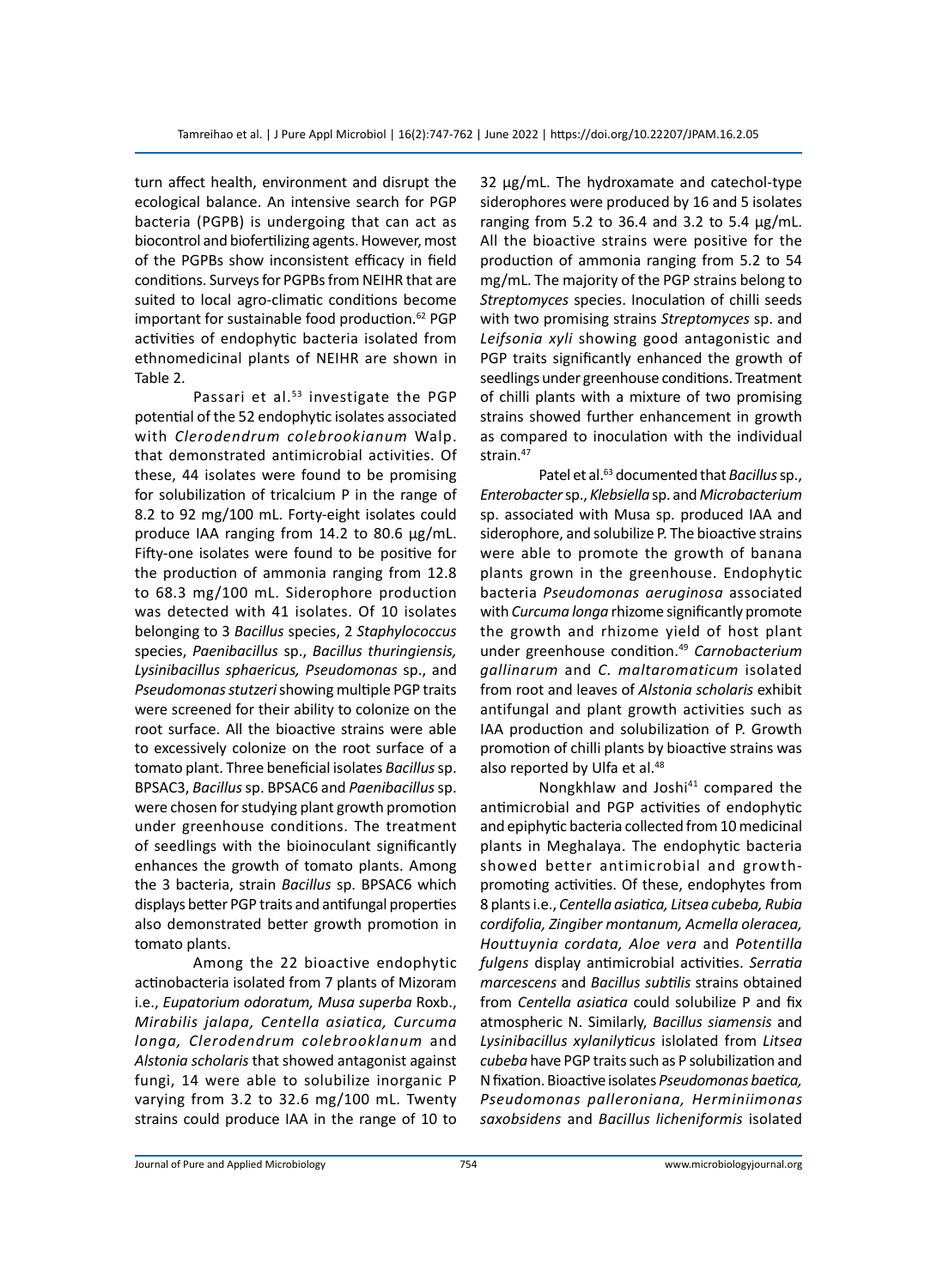from *Rubia cordifolia, Zingiber montanum, Houttuynia cordata* and *Potentilla fulgens* could solubilize inorganic P and displayed N fixation. ACC deaminase gene was detected in *Bacillus* sp. and *Bacillus mycoides.*

Pandey et al.<sup>6</sup> evaluated the 7 endophytic bacteria isolated from *Mussaenda roxburghii*  of Arunachal Pradesh for PGP activity and demonstrated that *Pseudomonas* sp. PAK2, *Klebsiella* sp. PAK3, *Acinetobacter* sp. PAK6, and *Pseudomonas* sp. could solubilize inorganic P varying from 3.7 to 5.24 ppm. All the strains produced IAA of 9 to 17 µg/mL. Isolates *Pseudomonas* sp. PAK1 and *Acinetobacter* sp. PAK9 were able to produce siderophore. Similarly, strains *Pseudomonas* sp. PAK2, *Pseudomonas* sp. PAK7, *Pseudomonas* sp. PAK8 and *Acinetobacter* sp. PAK9 were able to grow on N-free medium.

Barman and Dkhar<sup>64</sup> investigated the PGP traits of the endophytic actinobacterial communities associated with 6 medicinal plants of Meghalaya viz., *Clerodendrum colebrookianum*  Walp., *Costus speciosus* (J. Koenig), *Houttuynia cordata* Thumb, *Solanum khasianum* C.B. Clarke, *Potentilla fulgens* Wall. Ex Hook and *Zanthoxylum armatum* DC. Of 41 strains studied, 10 produced IAA ranging from 26.38 to 44.70 µg/mL and 11 showed positive results for siderophore production ranging from 56 to 87.95%. P solubilization was detected in 11 isolates which ranges from 155.19 to 361.67 µg/mL and ACC deaminase was shown in 9 isolates. Treatment of rice seedlings with 12 promising actinobacterial strains stimulated the growth of plants under greenhouse conditions. The majority of the PGP isolates belong to *Streptomyces* species.

Endophytic strains *Streptomyces thermocarboxydus, Streptomyces* sp. BPSEAC8, *Streptomyces* sp. BPSEAC14, *Tsukamurella tyrosinosolvens, Streptomyces* sp. BPSEAC33 and *Streptomyces violascens* associated with endemic medicinal plants *Costus speciosus, Mikania micranth, Ageratum conizoides* L. and *Scopariadulcis* of Mizoram were able to solubilize P and, produce IAA and ammonia.<sup>52</sup> Similarly, 5 strains isolated from *Garcinia lancifolia* Roxb. could produce IAA and ammonia, and solubilize tricalcium P.57

Devi et al.40 isolated *Serratia marcescens*  from *Achyranthes aspera* L. collected from the different habitats of Manipur for elucidating the potential of the strain for various plant growth parameters. It could produce IAA in the range of 0.8 to 133.2  $\mu$ g/mL and about 75% units of siderophore. The beneficial strain was able to significantly solubilize P up to 259 µg/mL, able to produce ammonia and fix atmospheric N. Nitrogenase activity was found to be 2.523 nmol ethylene/µg/protein/hour. Priming of *Serratia marcescens* by injecting into the stem of *Achyranthes aspera* L. radically increases shoot length, fresh shoot weight, dry shoot weight, fresh root weight and dry root weight over control under pot trial experiment.<sup>40</sup>

Similarly, non-pathogenic strain *Pseudomonas aeruginosa* associated with leaves and stems of the same medicinal plant produced 114.79 µg/mL of IAA and 72% unit of siderophore. It could also solubilize 383 µg/ mL of tricalcium P. Strain could fix N and the nitrogenase activity was found to be 1.8617 nmol ethylene/µg/protein/h. The authors confirmed the N fixing ability by *Pseudomonas aeruginosa*  due to the presence of nifH gene. *Pseudomonas aeruginosa* could successfully colonize the internal tissue of *Achyranthes aspera* L seedlings. Priming of Pseudomonas aeruginosa by injecting into the stem of *Achyranthes aspera* L. also showed similar growth promotion as shown by *Serratia marcescens.*<sup>55</sup> Bacteria belonging to genus *Acinetobacter, Citrobacter, Enterobacter, Pseudomonas* and *Serratia* isolated from tissue, rhizoplane and rhizosphere of *Achyranthes aspera*  from Rajasthan, India have been reported to solubilized P and produced IAA. The strains also improve the growth of the pearl millet plants under pot condition.<sup>65</sup>

Endophytic bacteria *Ochrobactrum intermedium* isolated from rhizomes of *Acorus calamus,* a medicinal plant used by the ethnic group of Manipur that demonstrated good antagonist activity against phytopathogens was assayed for PGP potential in rice plants. The antagonist strain could produce 29.61 and 112.5 μg/mL of IAA and ammonia, respectively. The strain also produced a significant amount of siderophore (72%) and solubilized inorganic P up to 102 μg/mL. Priming of rice seeds with the bioactive strain significantly enhances seed germination and promotes the growth of rice seedlings under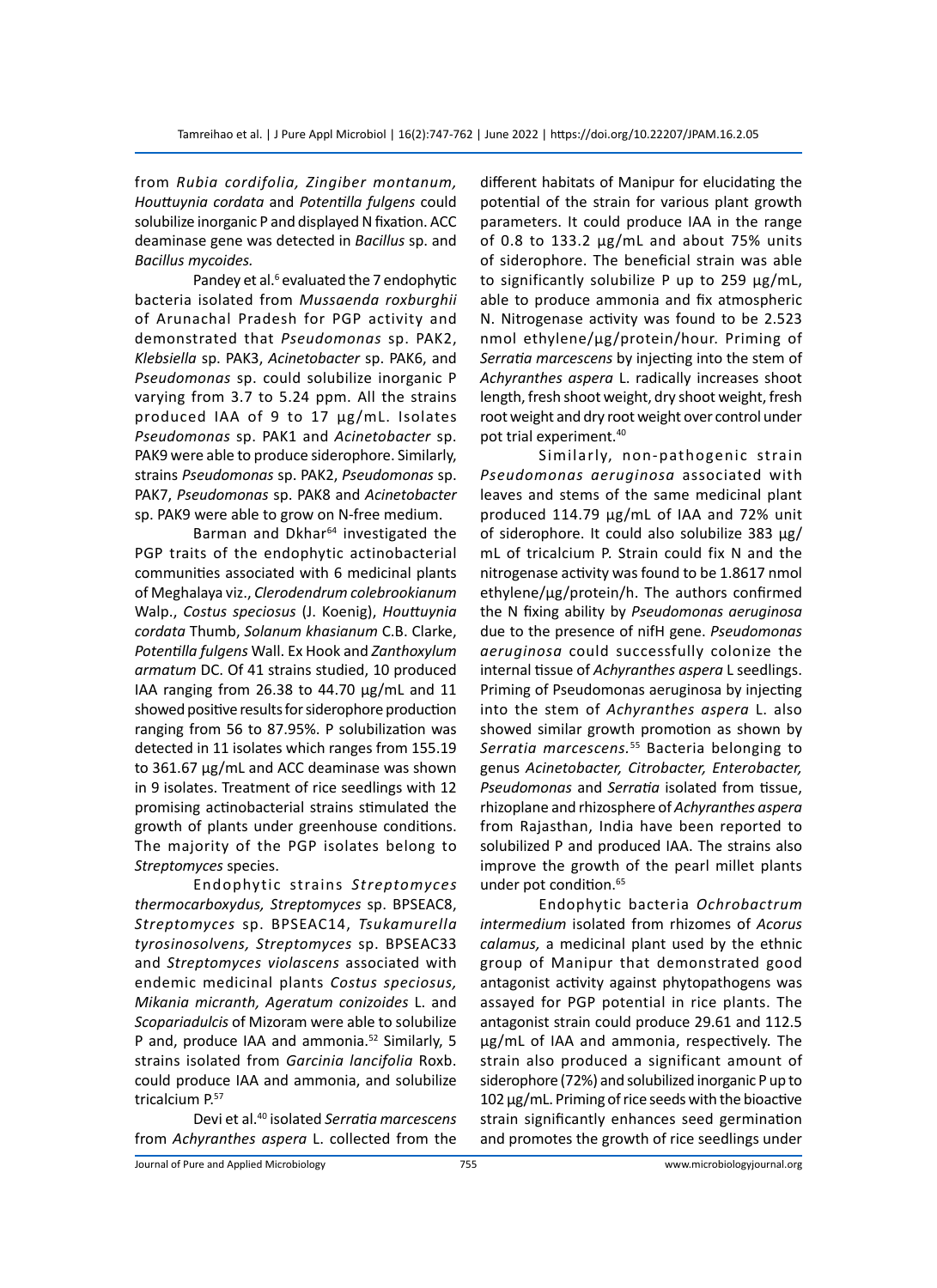gnotobiotic conditions. Under an agro-shade net, rice plants treated with *Ochrobactrum intermedium* exhibited significant increases in root and shoot length, and number of leaves over control. Bioinoculant treated plant challenged with *Rhizoctonia solani* also demonstrated similar results over control. Bioinoculant treated plants challenged with *Rhizoctonia solani* significantly enhanced the growth of shoot over *Rhizoctonia solani* treated plants. Strain significantly increased the number of filled grains per plant over control. Similar results were shown for treated plants challenged with *Rhizoctonia solani* over plants treated with *Rhizoctonia solani alone.*<sup>54</sup> Similarly, endophyte *Enterobacter cloacae* from the rhizome of *Acorus calamus* collected from Tamil Nadu, India was found to be positive for IAA production, P solubilization and siderophore production. Bioactive strain enhances germination and growth of the host plant.<sup>66</sup> IAA producing *Streptomyces* sp. isolated from the medicinal plant of Meghalaya has also been reported to enhance germination and growth of bean seedlings.<sup>67</sup>

## **Plant growth promotion by endophytes from ethnomedicinal plants of NEIHR under abiotic stress**

Plants are continuously affected by abiotic and biotic stress throughout their life cycle. Abiotic stresses affect microbial functional diversity and soil physicochemical properties contributing to yield losses up to 50% posing a serious challenge for global food production. The most common abiotic stresses affecting plant growth and development are drought, temperature, salinity and heavy metal. However, beneficial bacteria enhance plant growth under abiotic stresses by synthesizing plant hormones that promote plant growth through enhanced root development, increased water uptake and nutrient absorption. It also synthesizes 1-aminocyclopropane-1 carboxylate (ACC) deaminase and rhizobitoxine that reduce the level of stress ethylene, induce production of stress-related enzymes and induce systemic resistance in plants.<sup>68,69</sup> Plant beneficial endophytic bacteria having the prospective to endure abiotic stresses can be used as a promising agent for climate-smart farming.

Heavy metal contamination in soil due to increased industrialization, intensive agricultural practices and other human activities severely affects the growth and yield of crops. Heavy metal contamination is non-degradable and toxic even at low concentration.<sup>69,70</sup> Heavy metals hamper the normal functioning of plants by forming a link with the sulfhydryl of the functional groups, causing structural disintegration of important molecules particularly protein. They compete with the essential metals (trace elements) and obstruct the normal function of enzymes or pigments upsetting the photosynthesis, respiration, and enzymatic activities. It also augments the generation of ROS that disturbs the redox homeostasis of cells resulting in the activation of apoptosis. $71-73$  Metal tolerant bacteria mitigate stress by producing siderophore, exopolysaccharide and antioxidants that help in the sequestering, bioremediation of metals, and mitigation of the ROS generated by stress conditions. Phytohormones produced by the bacteria, in turn, promote the growth of plants.<sup>73,74</sup>

Aluminium  $(A|^{*3})$  toxicity causes about 25–80% yield losses in several crops.<sup>75</sup> Endophytic bacterial isolates associated with the ethnomedicinal plants of NEIHR have the potential to promote growth of crops under heavy metal stress. Strains *Pseudomonas* sp. PAK2, *Pseudomonas* sp. PAK7, and *Pseudomonas* sp. PAK8 isolated from *Mussaenda roxburghii* of Arunachal Pradesh were able to tolerate 600 µg/ mL of Al+3 and all the isolates except *Pseudomonas*  sp. PAK1 showed tolerance to 600 µg/mL of Mn+2 tested. Heavy metal tolerant endophytic bacteria demonstrated PGP traits such as IAA and siderophore production, P solubilization, and ability to grow on N-free medium.<sup>6</sup>

Soil salinity is also considered as one of the major abiotic stresses globally that adversely affect the growth and yield of higher plants. The majority of the arable land to the tune of 3.6 out of 5.2 billion hectares is affected by salinity problems due to human and natural activities.<sup>70</sup> Salt stress has a detrimental consequence on plant growth due to induced ion toxicity, mineral deficiency, development of ROS, alteration of osmotic potential and elevation of ethylene level. It also reduces nutrient and water uptake, photosynthesis, respiration, nodulation, and nitrogen fixation activities.69,76 Endophytic bacterial strains *Acinetobacter* sp. PAK6, *Acinetobacter* sp. PAK9, *Klebsiella* sp. PAK3, *Pseudomonas* sp. PAK1, *Pseudomonas* sp. PAK2, *Pseudomonas* sp. PAK7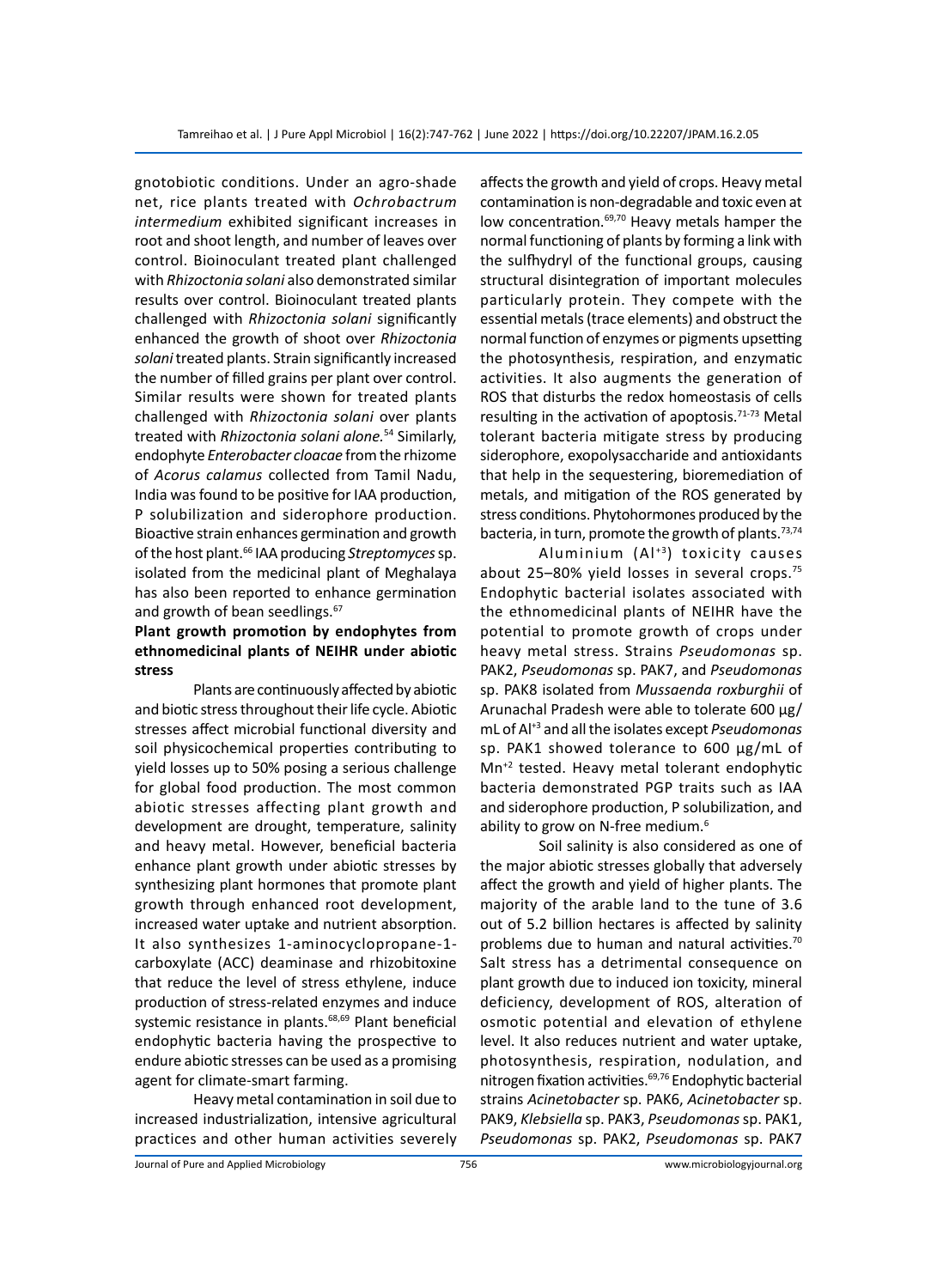and *Pseudomonas* sp. PAK8 showed good growth at the level of 2.0-10% NaCl<sup>6</sup>.

## **FUTURE PERSPECTIVES AND CONCLUSION**

To increase food production in order to feed the escalating increase in the human population without affecting the environment, there is an urgent need to search for the bacteria that can contain the plant diseases and enhance crops production. Interestingly, there is a great potential for discovering unique endophytic bacteria from plants growing in tropical to temperate rainforests, unusual endemic regions, extreme environments and, oceans.<sup>77,78</sup> The NEIHR falls under two mega-biodiversity hotspots having diverse ecosystems. Moreover, there are several under and unexplored ecosystems and plants endemic to a particular region. The need of the hour is to search for beneficial endophytic bacteria from unexplored or under-explored ecosystems of NEIHR, which can be used as effective phytostimulating agents for sustainable production of important crops of the region especially rice, maize and horticultural crops.

Due to heavy rainfall, soils in the mountainous and hilly region of North East India are moderate to high acidic. Heavy rainfall and soil low pH causes a deficiency in the plant essential elements like Na, K, Ca and Mg, on the other hand, increasing the solubility of heavy metals such as Al, Fe and Si resulting in toxicity to plants.  $Al^{3+}$  ions bind with phosphoric acid and form an insoluble compound limiting the availability of P to plants.<sup>79</sup> Soil acidity stunted the growth and development of root and plant biomass due to metal toxicity, poor fertility and low water-holding capacity.80,81 It also contributes to a decline in the neutrophilic beneficial bacteria and on the other hand, increases the population of pathogenic fungi.<sup>82</sup> However, acid-tolerant PGP bacteria can support the growth of plants by the production of siderophore and phytohormones, solubilization of P and K, and production of antibiotics that inhibit the growth of pathogenic fungi. $81,83$  There are reports of exhibiting higher antifungal and phytostimulating effect by acid-tolerant than neutrophilic bacterial isolates. 84,85

In NEIHR of India, nearly 90% of the population lives in hilly rural areas and depends on agriculture for sustainable livelihood. Even though the region receives heavy rainfall annually of about 2000 mm, the hilly region often faces water scarcity since most of the rainwater is lost as runoff leading to moisture stress during lean periods.<sup>86,87</sup> Moreover, drought stress has increased in intensity over the past decades and is expected to adversely affect plant growth in >50% of the world's arable lands by 2050. 81,88,89

Drought stress is regarded as one of the most severe stress agents that negatively influence the germination, growth and yield of various crops. Drought largely affects the plants during the reproduction or flowering stage and severely reduces the yield.<sup>90,91</sup> Drought stress decreases nutrient diffusion, the mass flow of water-soluble nutrients, and the photosynthetic activity while enhancing the biosynthesis of 'stress ethylene' which is known for inhibiting plant growth. It also results in the generation of ROS negatively affecting membrane function, protein conformation, and induce lipid peroxidation resulting in cell apoptosis.69,73,92 Drought tolerant bacteria have been reported to improve plant growth by phytohormone production that enhances plant growth through enhanced root development, increased water and nutrient absorption. They also synthesize ACC deaminase that reduces the level of ethylene in plant roots.<sup>69</sup> Frequent recurrence of floods in the valley areas of North East India, especially Assam and Manipur has caused tremendous loss of crops, livestock's and economy. During the year 1953 to 2004, the region suffered a loss of 2 billion rupees due to flood/waterlogging. $93$  In the past few decades, waterlogging has caused major damage to the world's crop production to almost two to third; losing a billion dollars.<sup>94</sup> It is predicted to further aggravate in the coming decades posing a big threat to sustainable crop production.<sup>95</sup>

Waterlogging affects the growth of plants by depleting the availability of oxygen and light, disturbing the photosynthesis activity and energy production mechanism. It also leads to the accumulation of ethylene thereby stunting the growth of roots and inhibiting plant growth due to a decrease in the absorption of the nutrients.95,96 Beneficial bacteria mitigate the stress and promote the growth of plants under waterlogged conditions by the production of IAA and ACC deaminase that stimulate the growth and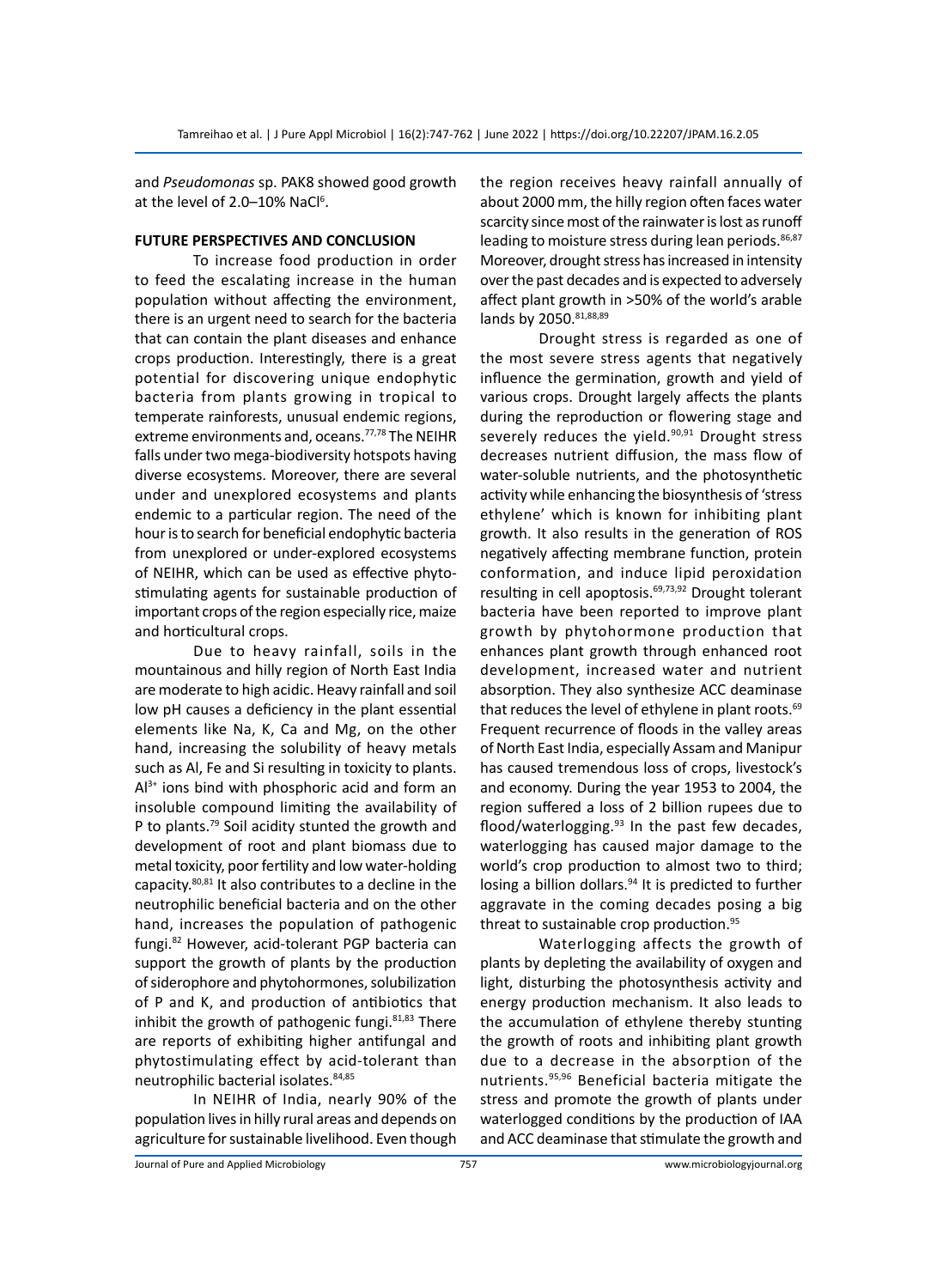degrade the stress ethylene. The ammonia and α-ketobutyrate produced by the degradation of ACC precursor of ethylene are used by the plants as N and carbohydrate sources under waterlogged conditions.

As climate change and agriculture are inseparably linked, the crop loss due to a rapidly changing climate is expected to significantly reduce the food reserve and spike up the food price in near future. The global food deficit will force the nations to go for more agricultural intensification, which will, in turn increase the carbon and water footprint. Hence, with a rapid change in the climate and environment owing to uncontrolled anthropogenic activities, there is an urgent need for exploring alternative means for increasing the production of food crops to feed the rising human population. In this context, the researcher needs to explore the indigenous bacteria (endophytic) suited to the local environment that can promote the growth of agri-horticultural crops. Further surveys and bioprospecting for beneficial endophytic bacteria that can mitigate the common abiotic stress especially acidity, drought and waterlogging of the region are the need of the hour for climateresilient agriculture.

#### **ACKNOWLEDGMENTS**

The author gratefully acknowledges the financial support from the DBT-Research Associateship Programme in Biotechnology and Life Sciences of Department of Biotechnology, Government of India and physical support from ICAR Research Complex for NEH Region, Manipur Centre.

#### **CONFLICT OF INTEREST**

The authors declare that there is no conflict of interest.

#### **AUTHORS' CONTRIBUTION**

KT conceived and wrote the manuscript. PK compiled relevant information on bioactivity and helped in editing the manuscript. AKD, PL, HNS, CR, TSS, TL, SKS and MAA assisted in the literature survey. SSR provided critical feedback, guided the manuscript preparation, and assisted in language improvement. All authors read and approved the final manuscript for publication.

#### **FUNDING**

This work was supported by the financial support from the DBT-Research Associateship Programme in Biotechnology and Life Sciences of Department of Biotechnology, Government of India with Grant number DBT/2020/January/26NE.

#### **DATA AVAILABILITY**

Not applicable

#### **ETHICS STATEMENT**

Not applicable

#### **REFERENCES**

- 1. Roy A, Dkhar DS, Tripathi AK, et al. Growth performance of agriculture and allied sectors in the North East India. *Economic Affair.* 2014;59:783-795.
- 2. Jana H, Basu D. Agricultural backwardness analysis of North-east India: a cause of concern for national development. *Int Curr Res.* 2018;10(12):76825-76831. doi: 10.24941/ijcr.33598.12.2018
- 3. Report of the technical group on population projections, population projection for India and states 2011-2036. National Commission on Population Ministry of Health & Family Welfare, New Delhi, 2019.
- 4. Passari AK, Mishra VK, Singh G, et al. Insights into the functionality of endophytic actinobacteria with a focus on their biosynthetic potential and secondary metabolites production. *Sci Rep.* 2017;7(1):11809. doi: 10.1038/s41598-017-12235-4
- 5. Afzal I, Shinwari ZK, Sikandar S, Shahzad S. Plant beneficial endophytic bacteria: mechanisms, diversity, host range and genetic determinants. *Microbiol Res.* 2019;221:36-49. doi: 10.1016/j.micres.2019.02.001
- 6. Pandey PK, Samanta R, Yadav RNS. Plant beneficial endophytic bacteria from the ethnomedicinal *Mussaenda roxburghii* (Akshap) of Eastern Himalayan province India. *Adv Biol.* 2015;2015:580510. doi: 10.1155/2015/580510
- 7. Santoyo G, Moreno-Hagelsieb G, del Carmen Orozco-Mosqueda M, Glick BR. Plant growth-promoting bacterial endophytes. *Microbiol Res.* 2016;183:92-99. doi: 10.1016/j.micres.2015.11.008
- 8. Egamberdieva D, Wirth SJ, Shurigin VV, Hashem A, Allah EFA. Endophytic bacteria improve plant growth, symbiotic performance of chickpea (*Cicer arietinum* L.) and induce suppression of root rot caused by *Fusarium solani* under salt stress. *Front Microbiol.* 2017;8:1887. doi: 10.3389/fmicb.2017.01887
- 9. Kumar M, Sharma S, Gupta S, Kumar V. Mitigation of abiotic stresses in *Lycopersicon esculentum* by endophytic bacteria. Environmental Sustainability. (2018); 1:71-80. doi: 10.1007/s42398-018-0004-4
- 10. Erjaee Z, Shekarforoush SS, Hosseinzadeh S. Identification of endophytic bacteria in medicinal plants and their antifungal activities against food spoilage fungi. *J Food Sci Technol.* 2019;56(12): 5262- 5270. doi: 10.1007/s13197-019-03995-0 11. Golinska P, Wypij M, Agarkar G, Rathod D,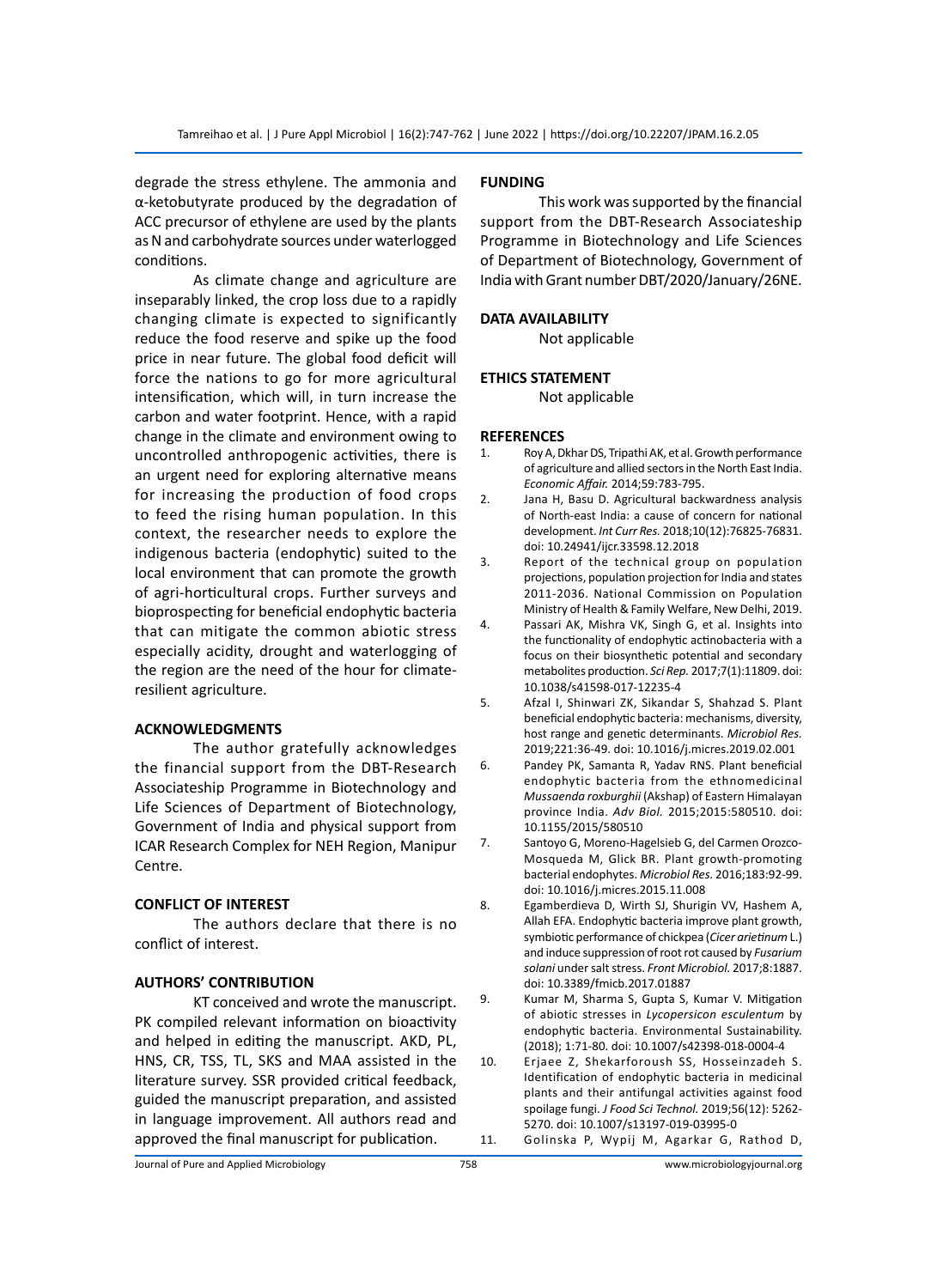Dahm H, Rai M. Endophytic actinobacteria of medicinal plants: Diversity and bioactivity. *Antonie van Leeuwenhoek.* 2015;108(2):267-289. doi: 10.1007/s10482-015-0502-7

- 12. Gos FMWR, Savi DC, Shaaban KA, et al. Antibacterial activity of endophytic actinomycetes isolated from the medicinal plant *Vochysia divergens* (Pantanal, Brazil). *Front Microbiol.* 2017;8:1642. doi: 10.3389/ fmicb.2017.01642
- 13. Beiranvand M, Amin M, Hashemi-Shahraki A, Romani B, Yaghoubi S, Sadeghi P. Antimicrobial activity of endophytic bacterial populations isolated from medical plants of Iran. *Iran J Microbiol.* 2017;9(1):11- 18.
- 14. Mohamad OAA, Li L, Ma J-B, et al. Evaluation of the antimicrobial activity of endophytic bacterial populations from Chinese traditional medicinal plant licorice and characterization of the bioactive secondary metabolites produced by *Bacillus atrophaeus* against *Verticillium dahliae. Front Microbiol.* 2018;9:924. doi: 10.3389/fmicb.2018.00924
- 15. Bokhari A, Essack M, Lafi FF et al. Bioprospecting desert plant Bacillus endophytic strains for their potential to enhance plant stress tolerance. Scientific Reports. 2019;9:18154. doi: 10.103/s41598-019-54685-y
- 16. Liu H, Carvalhais LC, Crawford M, et al. Inner plant values: Diversity, colonization and benefits from endophytic bacteria. *Front Microbiol.* 2017;8:2552. doi: 10.3389/fmicb.2017.02552
- 17. Hallmann J, Quadt-Hallmann A, Mahaffee WF, Kloepper JW. Bacterial endophytes in agricultural crops. *Can J Microbiol.* 1997;43(10):895-914. doi: 10.1139/m97- 131
- 18. Eljounaidi K, Lee SK, Bae H. Bacterial endophytes as potential biocontrol agents of vascular wilt diseases - Review and future prospects. *Biol Control.* 2016;103:62- 68. doi: 10.1016/j.biocontrol.2016.07.013
- 19. You CB, Lin M, Fang XJ, Song W. Attachment of *Alcaligenes* to rice roots. *Soil Biol Biochem.* 1995;27(4- 5):463-466. doi: 10.1016/0038-0717(95)98620-4
- 20. Bacilio-Jimenez M, Aguilar-Flores S, Ventura-Zapata E, Perez-Campos E, Bouquelet S, Zenteno E. Chemical characterization of root exudates from rice (*Oryza sativa*) and their effects on the chemotactic response of endophytic bacteria. *Plant Soil.* 2003;249(2):271- 277. doi: 10.1023/A:1022888900465
- 21. Li X, Hu H-J, Li J-Y, et al. Effects of the endophytic bacteria *Bacillus cereus* BCM2 on tomato root exudates and *Meloidogyne incognita* infection. *Plant Dis.*  2019;103(7):1551-1558. doi: 10.1094/PDIS-11-18- 2016-RE
- 22. Rosenblueth M, Martinez-Romero E. Bacterial endophytes and their interactions with hosts. *Mol Plant Microbe Interact.* 2006;19(8):827-837. doi: 10.1094/MPMI-19-0827
- 23. Singh M, Kumar A, Singh R, Pandey KD. Endophytic bacteria: a new source of bioactive compounds. *3 Biotech.* 2017;7(5):315.doi: 10.1007/s13205-017- 0942-z
- 24. Camacho Carvajal MM. Molecular characterization of the roles of type 4 pili, NDH-I and PyrR in rhizosphere colonization of *Pseudomonas fluorescens* WCS365.

PhD thesis, University Leiden, Leiden, The Netherlands, 2001.

- 25. De-Weert S, Vermeiren H, Mulders IHM, et al. Flagelladriven chemotaxis towards exudate components is an important trait for tomato root colonization by *Pseudomonas fluorescens. Mol Plant-Microbe Interact.* 2002;15(11):1173-1180. doi: 10.1094/ MPMI.2002.15.11.1173
- 26. Kost T, Stopnisek N, Agnoli K, Eberl L, Weisskopi L. Oxalotrophy, a widespread trait of plant-associated *Burkholderia* species, is involved in successful root colonization of lupin and maize by *Burkholderia phytofirmans. Front Microbiol.* 2014;4:421. doi: 10.3389/fmicb.2013.00421
- 27. Hurek T, Reinhold-Hurek B, Van Montagu M, Kellenberger E. Root colonization and systemic spreading of *Azoarcus* sp. strain BH72 in grasses. *J Bacteriol.* 1994;176(7):1913-1923.
- 28. Elbeltagy A, Nishioka K, Suzuki H, et al. Isolation and characterization of endophytic bacteria from wild and traditionally cultivated rice varieties. *Soil Sci Plant Nutr.* 2000;46(3):617-629. doi: 10.1080/00380768.2000.10409127
- 29. James EK, Gyaneshwar P, Mathan N, et al. Infection and colonization of rice seedlings by the plant growthpromoting bacterium *Herbaspirillum seropedicae* Z67. *Mol Plant-Microbe Interact.* 2002;15(9):894-906. doi: 10.1094/MPMI.2002.15.9.894
- 30. Walitang DI, Kim K, Madhaiyan M, Kim YK, Kang Y, Sa T. Characterizing endophytic competence and plant growth promotion of bacterial endophytes inhabiting the seed endosphere of rice. *BMC Microbiol.*  2017;17(1):209. doi: 10.1186/s12866-017-1117-0
- 31. Roos IMM, Hattingh MJ. Scanning electron microscopy of *Pseudomonas syringae* pv, *morsprunorum* on sweet cherry leaves. *J Phytopathol.* 1983;108(1):18-25. doi: 10.1111/j.1439-0434.1983.tb00559.x
- 32. Vorholt JA. Microbial life in the phyllosphere. *Nat Rev Microbiol.* 2012;10(12):828-840. doi: 10.1038/ nrmicro2910
- 33. Deng Y, Chen H, Li C, et al. Endophyte *Bacillus subtilis* evade plant defense by producing lantibiotic subtilomycin to mask self-produced flagellin. *Commun Biol.* 2019;2:368. doi: 10.1038/s42003-019-0614-0
- 34. Compant S, Reiter B, Sessitsch A, Nowak J, Clement C, Barka E. Endophytic colonization of *Vitis vinifera* L. by plant growth-promoting bacterium *Burkholderia* sp. strain PsJN. *Appl Environ Microbiol.* 2005;71(4):1685- 1693. doi: 10.1128/AEM.71.4.1685-1693.2005
- 35. Compant S, Clement C, Sessitsch A. Plant growthpromoting bacteria in the rhizo- and endosphere of plants: Their role, colonization, mechanisms involved and prospects for utilization. *Soil Biol Biochem.* 2010;42(5):669-678. doi: 10.1016/j. soilbio.2009.11.024
- 36. Truyens S, Weyens N, Cuypers A, Vangronsveld J. Bacterial seed endophytes: GeNERIa, vertical transmission and interaction with plants. *Environ Microbiol Rep.* 2015;7(1):40-50. doi: 10.1111/1758- 2229.12181
- 37. Liu X, Zhao H, Chen S. Colonization of maize and rice plants by strain *Bacillus megaterium* C4. *Curr*

Journal of Pure and Applied Microbiology 759 www.microbiologyjournal.org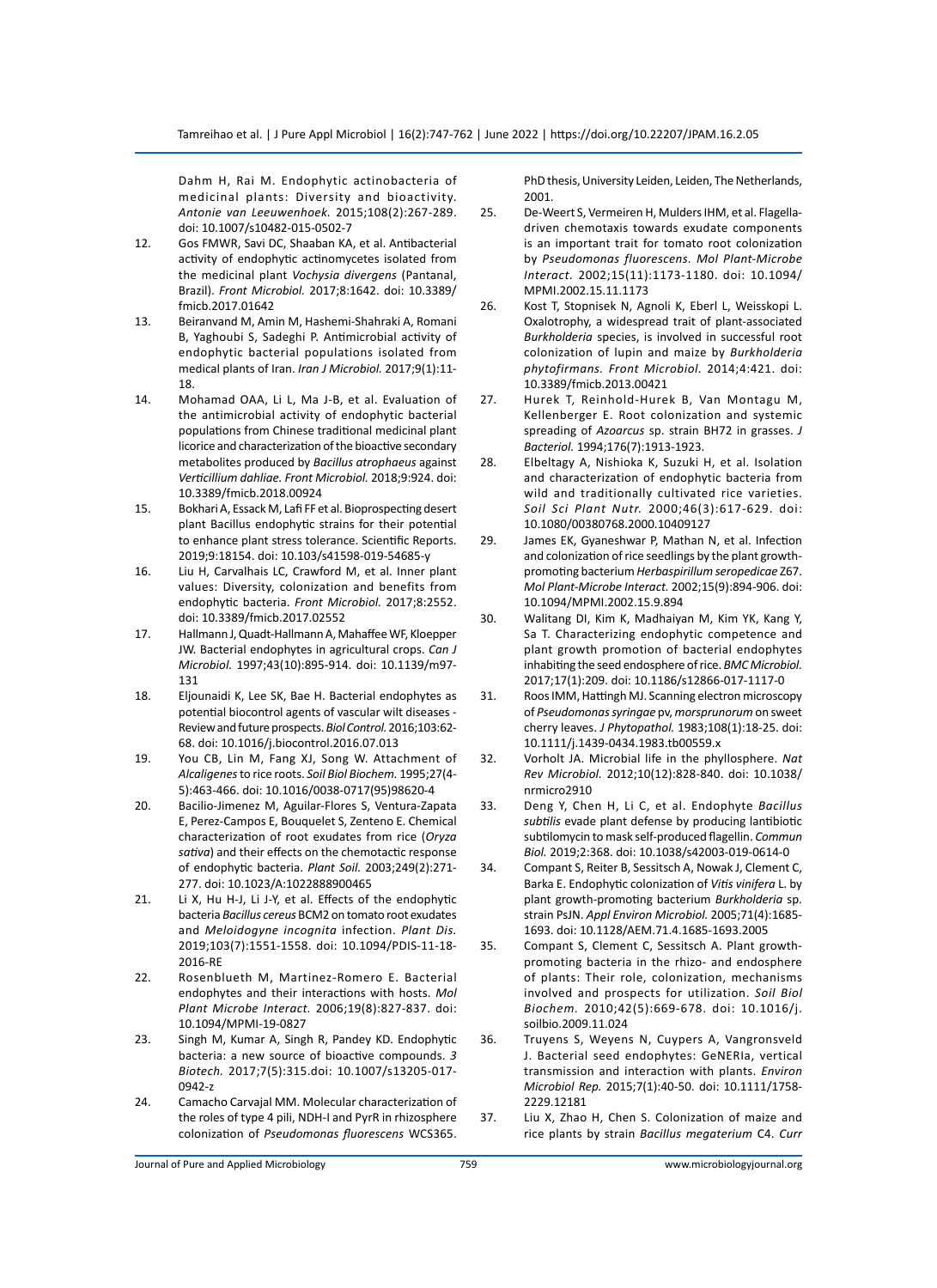*Microbiol.* 2006;52(3):186-190. doi: 10.1007/s00284- 005-0162-3

- 38. Mcinroy JA, Kloepper JW. Survey of indigenous bacterial endophytes from cotton and sweet corn. *Plant Soil.* 1995;173(2):337-342. doi: 10.1007/ BF00011472
- 39. Nongkhlaw FMW, Joshi SR. Microscopic study on colonization and antimicrobial property of endophytic bacteria associated with ethnomedicinal plants of Meghalaya. *J Microsc Ultrastruct.* 2017;5(3):132-139. doi: 10.1016/j.jmau.2016.09.002
- 40. Devi KA, Pandey P, Sharma GD. Plant growth-promoting endophyte *Serratia marcescens* AL2-16 enhances the growth of *Achyranthes aspera* L., a medicinal plant. *HAYATI J Biosci.* 2016;23(4):173-180. doi: 10.1016/j. hjb.2016.12.006
- 41. Nongkhlaw FMW, Joshi SR. Epiphytic and endophytic bacteria that promote growth of ethnomedicinal plants in the subtropical forests of Meghalaya, India. *Rev Biol Trop.* 2014;62(4):1295-1308. doi: 10.15517/ rbt.v62i4.12138
- 42. Rakotoniriana EF, Rafamantanana M, Randriamampionona D, et al. Study *in vitro* of the impact of endophytic bacteria isolated from *Centella asiatica* on the disease incidence caused by the hemibiotrophic fungus *Colletotrichum higginsianum. Antonie van Leeuwenhoek.* 2013;103(1):121-133. doi: 10.1007/s10482-012-9791-2
- 43. Lam PN, Duong DTT, Nguyen VTH, Son CK, Trang VT, Tien PQ. Distribution and antimicrobial activity of endophytic *actinomycetes* isolated from *Litsea cubeba* (Lour.) Pers. In northern provinces of Vietnam. *Vietnam J Sci Technol.* 2017;55(5A):160-168. doi: 10.15625/2525-2518/55/5A/12191
- 44. Nguyen QH, Nguyen HV, Vu TH-N, et al. Characterization of endophytic *Streptomyces griseorubens* MPT42 and assessment of antimicrobial synergistic interactions of its extract and essential oil from host plant *Litsea cubeba. Antibiotics.* 2019;8(4):197. doi: 10.3390/ antibiotics8040197
- 45. Igarashi Y, Iida T, Sasaki T, Saito N, Yoshida R, Furumai T. Isolation of actinomycetes from live plants and evaluation of antiphytopathogenic activity of their metabolites. *Actinomycetol.* 2002;16(1):9-13. doi: 10.3209/saj.16\_9
- 46. Chen H, Yang C, Ke T, et al. Antimicrobial activity of secondary metabolites from *Streptomyces* sp. K15, an endophyte in *Houttuynia cordata* Thumb. *Nat Prod Res.* 2015;29(23):2223-2225. doi: 10.1080/14786419.2014.1003134
- 47. Passari AK, Mishra VK, Gupta VK, Yadav MK, Saikia R, Singh BP. *In vitro* and *in vivo* plant growth promoting activities and DNA fingerprinting of antagonistic endophytic *actinomycetes* associates with medicinal plants. *PLoS One.* 2015;10(9):e0139468. doi: 10.1371/ journal.pone.0139468
- 48. Ulfa R, Suryanto D, Munir E. An ability of endophytes from blackboard tree (*Alstonia scholaris*) in increasing chili performance. *J Pure Appl Microbiol.* 2018;12(2):815-825. doi: 10.22207/JPAM.12.2.43.
- 49. Vinayarani G, Prakash HS. Growth promoting rhizospheric and endophytic bacteria from *Curcuma*

*longa* L. as biocontrol agents against rhizome rot and leaf blight diseases. *Plant Pathol J.* 2018;34(3):218- 235. doi: 10.5423/PPJ.OA.11.2017.0225

- 50. Ramanuj KB, Shelat HN. Plant growth promoting potential of bacterial endophytes from medicinal plants. *Adv Res.* 2018;13(6):1-15. doi: 10.9734/ AIR/2018/40014
- 51. Passari AK, Mishra VK, Gupta VK, Saikia R, Singh BP. Distribution and identification of endophytic Streptomyces species from Schima wallichii as potential biocontrol agents against fungal plant pathogens. *Polish J Microbiol.* 2016;65(3):319-329. doi: 10.5604/17331331.1215611
- 52. Momin MD, Tripathi SK. Studies of endophytic *actinomycetes* associated with medicinal plants of Mizoram, Northeast, India. *Int J Curr Microbiol Appl Sci.* 2018;7(12):1398-1407. doi: 10.20546/ ijcmas.2018.712.167
- 53. Passari AK, Mishra VK, Leo VV, Gupta VK, Singh BP. Phytohormone production endowed with antagonistic potential and plant growth promoting abilities of culturable endophytic bacteria isolated from *Clerodendrum colebrookianum* Walp. *Microbiol Res.* 2016;193:57-73. doi: 10.1016/j.micres.2016.09.006
- 54. Singh YR, Khunjamayum R, Khunjamayam R, et al. Plant growth and grain yield production of black rice as influenced by *Ochrobactrum intermedium* AcRz3, an endophyte associated with medicinal plant. *Crop Res.* 2018;53(3-4):183-191. doi: 10.31830/2454- 1761.2018.0001.16
- 55. Devi KA, Pandey G, Rawat AKS, Sharma GD, Pandey P. The endophytic symbiont-*Pseudomonas aeruginosa* stimulates the antioxidant activity and growth of *Achyranthes aspera* L. *Front Microbiol.* 2017;8:1897. doi: 10.3389/fmicb.2017.01897
- 56. Gohain A, Gogoi A, Debnath R, et al. Antimicrobial biosynthetic potential and genetic diversity of endophytic actinomycetes associated with medicinal plants. *FEMS Microbiol Lett.* 2015;362(19):1-10. doi: 10.1093/femsle/fnv158
- 57. Doley P, Jha DK. Antimicrobial activity of bacterial endophytes from medicinal endemic plant Garcinia lancifolia Roxb. *Ann Plant Sci.* 2015;4(12):1243-1247.
- 58. Verma VC, Gond SK, Kumar A, Mishra A, Kharwar RN, Gange AC. Endophytic actinomycetes from A*zadirachta indica* A. Juss.: isolation, diversity, and anti-microbial activity. *Microb Ecol.* 2009;57(4):749-756. doi: 10.1007/s00248-008-9450-3
- 59. Singh AK, Sharma RK, Sharma V, Singh T, Kumar R, Kumari D. Isolation, morphological identification and *in vitro* antibacterial activity of endophytic bacteria isolated from *Azadirachta indica* (neem) leaves. *Veterinary World.* 2017;10(5):510-516. doi: 10.14202/ vetworld.2017.510-516
- 60. Gangwar M, Kaur N, Saini P, Kalia A. The diversity, plant growth promoting and anti-microbial activities of endophytic actinomycetes isolated from *Emblica officinalis* Gaertn. *Int J Adv Res.* 2015;3(4):1062-1071.
- 61. Singh SP, Gaur R. Evaluation of antagonistic and plant growth promoting activities of chitinolytic endophytic *actinomycetes* associated with medicinal plants against *Sclerotium rolfsii* in chickpea. *J Apll Microbiol.*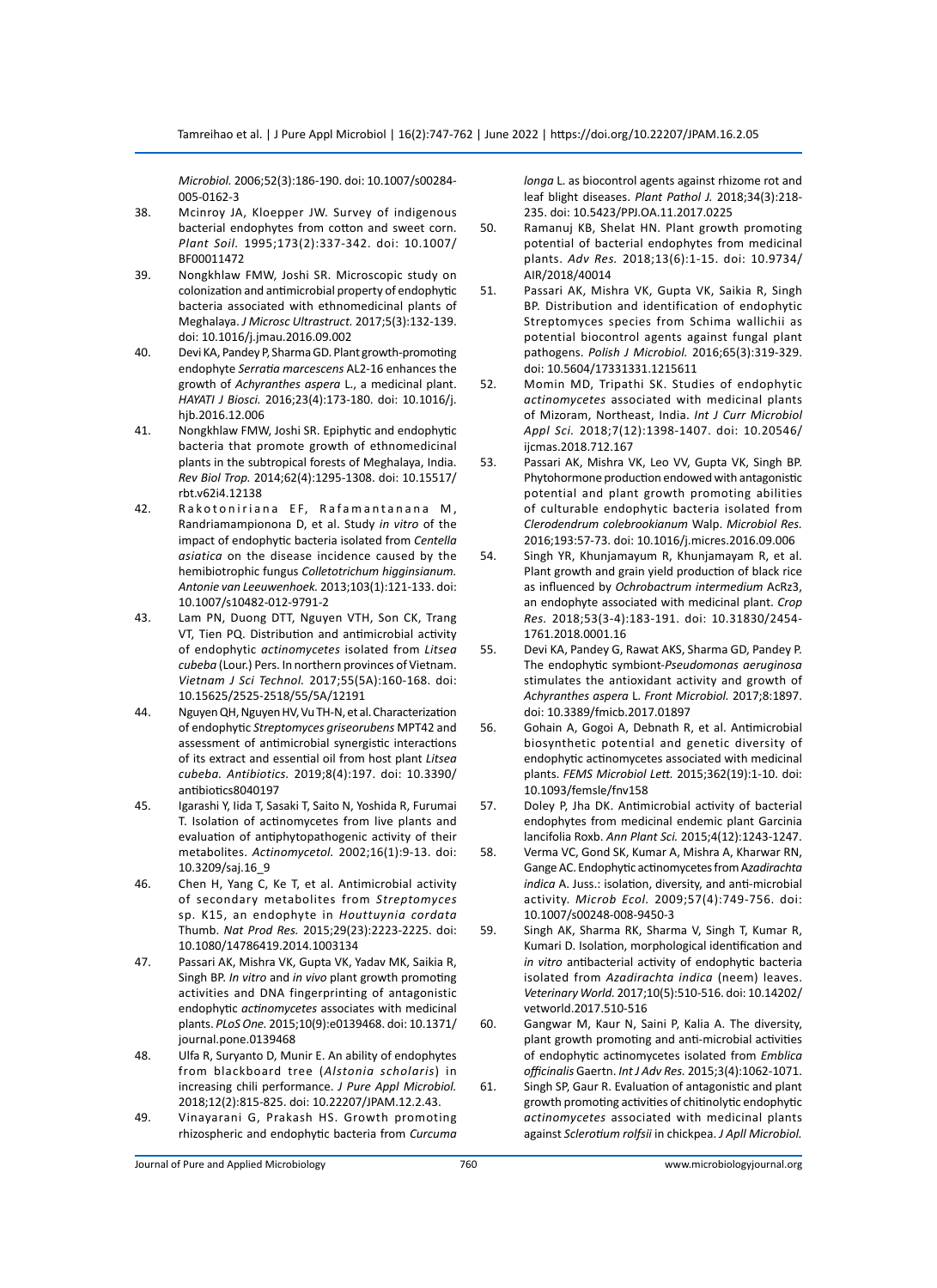2016;121(2) 506-518. doi: 10.1111/jam.13176

- 62. Tamreihao K, Ningthoujam DS, Nimaichand S, et al. Biocontrol and plant growth promoting activities of a *Streptomyces corchorusii* strain UCR3-16 and preparation of powder formulation for application as biofertilizer agents for rice plant. *Microbiol Res.* 2016;192:260-270. doi: 10.1016/j.micres.2016.08.005
- 63. Patel DH, Naik JH, Amaresan N. Synergistic effect of root-associated bacteria on plant growth and certain physiological parameters of banana plant (*Musa acuminata*). *Arch Agron Soil Sci.* 2018;64(7):1021- 1031. doi: 10.1080/03650340.2017.1410703
- 64. Barman D, Dkhar MS. Seasonal variation influence endophytic actinobacterial communities of medicinal plants from tropical decidous forest of Meghalaya and characterization of their plant growth-promoting potentials. *Curr Microbiol.* 2020;77:1689-1698. doi: 10.1007/s00284-020-01988-3
- 65. Misra N, Gupta G, Jha PN. Assessment of mineral phosphate-solubilizing properties and molecular characterization of zinc-tolerant bacteria. *J Basic Microbiol.* 2012;52(5):549-558. doi: 10.1002/ jobm.201100257
- 66. Prakash P, Karthikeyan B. Isolation and identification of potential diazotrophic endophytic bacteria from sweet flag (*Acorus calamus*) medicinal plant. *Int J Adv Pharma Bio Chem.* 2015;4(3):704-712.
- 67. Dochhil H, Dkhar MS, Barman D. Seed germination enhancing activity of endophytic *Streptomyces* isolated from indigenous ethno-medicinal plant *Centella Asiatica. Int J Pharm Bio Sci.* 2013;4(1):256-262.
- 68. Kloepper JW, Ryu C-M. Bacterial Endophytes as elicitors of induced systemic resistance BT - Microbial Root Endophytes. In: Schulz BJE, Boyle CJC, Sieber TN (eds). Springer Berlin Heidelberg, Berlin, Heidelberg, 2006:33-52. doi: 10.1007/3-540-33526-9\_3
- 69. Kumar A, Verma JP. Does plant-Microbe interaction confer stress tolerance in plants: A review? *Microbiol Res.* 2018;207:41-52. doi: 10.1016/j. micres.2017.11.004
- 70. Goswami M, Deka S. Plant growth-promoting rhizobacteria-alleviators of abiotic stresses in soil: A review. *Pedosphere.* 2020;30(1):40-61. doi: 10.1016/ S1002-0160(19)60839-8
- 71. Sharma P, Jha AB, Dubey RS, Pessarakli M. Reactive oxygen species, oxidative damage, and antioxidative defense mechanism in plants under stressful conditions. *J Bot.* 2012;2012:217037. doi: 10.1155/2012/217037
- 72. Emamverdian A, Ding Y, Mokhberdoran F, Xie Y. Heavy metal stress and some mechanisms of plant defense response. *Sci World J.* 2015;2015:756120. doi: 10.1155/2015/756120
- 73. Tiwari S, Lata C. Heavy metal stress, signaling, and tolerance due to plant-associated microbes: An overview. *Front Plant Sci.* 2018;9:452. doi: 10.3389/ fpls.2018.00452
- 74. Mesa V, Navazas A, Gonzalez-Gil R, et al. Use of endophytic and rhizosphere bacteria to improve phytoremediation of arsenic-contaminated industrial soils by autochthonous *Betula celtiberica. Appl Environ Microbiol.* 2017;83(8):e03411-16.doi: doi: 10.1128/ AEM.03411-16
- 75. Singh D, Singh N P, Chauhan SK, Singh P. Developing aluminium-tolerant crop plants using biotechnological tools. *Curr Sci.* 2011;100(12):1807-1814.
- 76. Gupta S, Pandey S. ACC deaminase producing bacteria with multifarious plant growth promoting traits alleviates salinity stress in French Bean (*Phaseolus vulgaris*) plants. *Front Microbiol.* 2019;10:1506. doi: 10.3389/fmicb.2019.01506
- 77. Strobel G, Daisy B. Bioprospecting for microbial endophytes and their natural products. *Microbiol Mol Biol Rev.* 2003;67(4):491-502. doi: 10.1128/ MMBR.67.4.491-502.2003
- 78. Strobel G. The emergence of endophytic microbes and their biological promise. *J Fungi.* 2018;4(2):57. doi: 10.3390/jof4020057
- 79. Ritchie GSP. Soluble aluminium in acidic soils: Principles and practicalities. In: Date RA, Grundon NJ, Rayment GE, Probert ME. (eds) Plant-Soil Interactions at Low pH: Principles and Management. Developments in Plant and Soil Sciences. 1995;64:23-33. Springer, Dordrecht. doi: 10.1007/978-94-011-0221-6\_2
- 80. Haling RE, Simpson RJ, Culvenor RA, Lambers H, Richardson AE. Effect of soil acidity, soil strength and macropores on root growth and morphology of perennial grass species differing in acid-soil resistance. *Plant Cell Environ.* 2011;34(3):444-456. doi: 10.1111/j.1365-3040.2010.02254.x
- 81. Goswami G, Deka P, Das P, et al. Diversity and functional properties of acid-tolerant bacteria isolated from tea plantation soil of Assam. *3 Biotech.* 2017;7(3):229. doi: 10.1007/s13205-017-0864-9
- 82. Tamreihao K, Salam N. Ningthoujam DS. Use of acidophilic or acidotolerant actinobacteria for sustainable agricultural production in acidic soils. D. Egamberdieva et al. (eds), Extremophiles in Eurasian Ecosystems: Ecology, Diversity, and Applications, Microorganisms for Sustainability. 2018;8:453-464. doi: 10.1007/978-981-13-0329-6\_17
- 83. Tamreihao K, Nimaichand S, Chanu SB, et al. Acidotolerant *Streptomyces* sp. MBRL 10 from limestone quarry site showing antagonism against fungal pathogens and growth promotion in rice plants. *J King Saud Univ Sci.* 2018b;30(2):143-152. doi: 10.1016/j.jksus.2016.10.003
- 84. Zakalyukina YV, Zenova GM. Antagonistic activity of soil acidophilic actinomycetes. *Biol Bull.* 2007;34:329-332. doi: 10.1134/S1062359007040036
- 85. Poomthongdee N, Duangmal K, Pathom-Aree W. Acidophilic *actinomycetes* from rhizosphere soil: Diversity and properties beneficial to plants. *J Antibiot.* 2015;68(2):106-114. doi: 10.1038/ja.2014.117
- 86. Jain S K, Kumar V, Saharia M. Analysis of rainfall and temperature trends in northeast India. *Int J Climatol.* 2013;33(4):968-978. doi: 10.1002/joc.3483
- 87. Singh LK, Devi SR. Important traditional soil and water conservation techniques practices for sustainable agricultural in North East India. *Ind J Hill Farming.* 2018;31(2):220-226.
- 88. Kasim WA, Osman ME, Omar MN, El-Daim IAA, Bejai S, Meijer J. Control of drought stress in wheat using plant-growth-promoting bacteria. *J Plant Growth Regul.* 2013;32(1):122-130. doi: 10.1007/s00344-012-